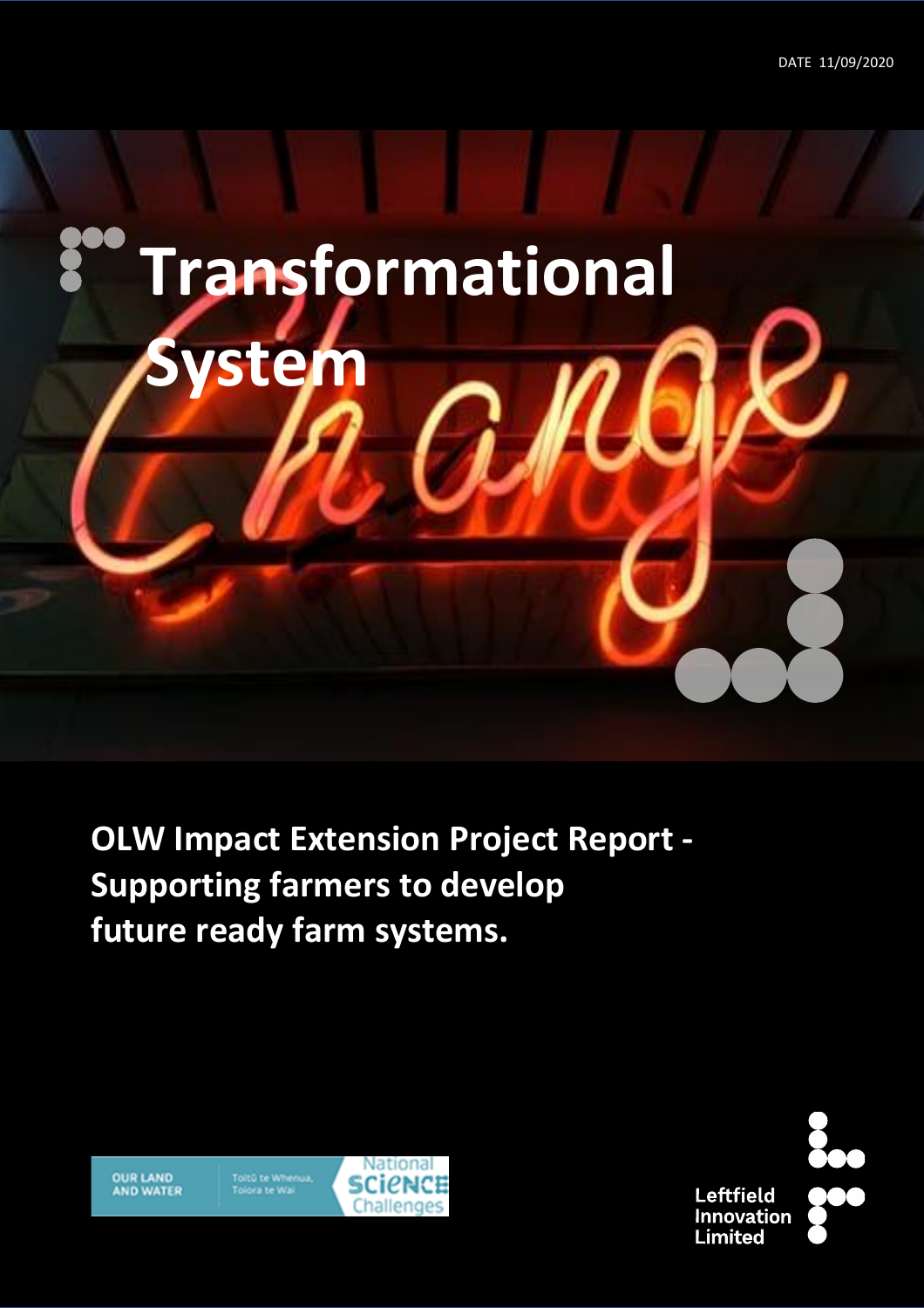## **Contents**

| 7.0 Why and What of Future Ready Farm Systems - Alignment with Te Taiao Success Indicators21 |  |
|----------------------------------------------------------------------------------------------|--|
|                                                                                              |  |
|                                                                                              |  |
|                                                                                              |  |
| 8.2.1 Exemplar - Olive/dairy land use integration for high value olive products 24           |  |
|                                                                                              |  |
|                                                                                              |  |
|                                                                                              |  |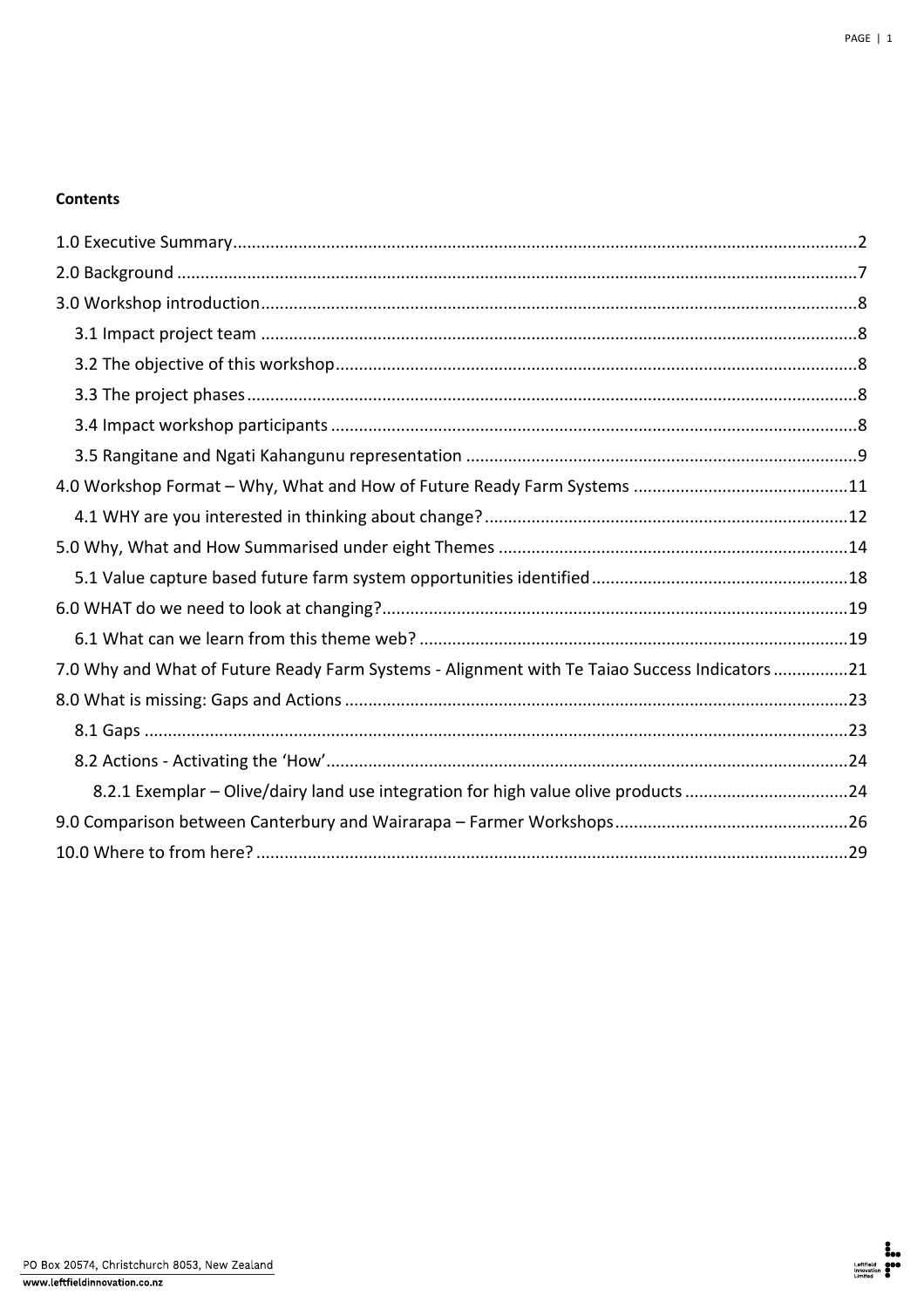# <span id="page-2-0"></span>1.0 Executive Summary

A 2018 workshop for Canterbury farmers, who are also Central Plains Water Ltd irrigators, was hosted to identify any barriers to unlocking Next Generation Systems (NGS) and to identify opportunities to work with the farmer group to research priority barriers and provide new knowledge to 'de-risk' decision making.

We explored whether these barriers were science based, market based or challenges with the linear value chain disconnecting the farmer and the consumer?

The Canterbury workshop generated very strong interest and commitment from farmers to consider new land use futures. The team recognised the potential for a second and similar workshop in another region to extend the discussion, learnings and to identify differences and/or similarities between farmers from different regions. Wairarapa was selected due to the opportunities to support and extend existing networks via the work LFI are currently doing in relation to sustainable land use diversification opportunities associated with reliable water via the proposed Wakamoekau Community Water Storage Scheme.

### **The objective of the Wairarapa Workshop**

To support Wairarapa farmers by exploring what it takes to develop future ready farm systems – not only what they farm but how they farm.

The workshop discussion topics included:

- Developing next generation farm systems that are farmer led, values based, and market informed.
- Capturing value as one step within existing value chains/webs before creating new value.
- The importance of considering land use in relation to a wide range of drivers, including environment, regulation, land capability, community and market factors.
- Future opportunities require an open mind, a commitment to collaboration and value share outcomes and business models
- Next generation farming systems are aligned with Te Taiao and the Primary Sector Council concept for the Agriculture, Food and Fibre sector of Aotearoa – Fit for a Better World.

The project phases included a workshop for farmers / rural professionals and a follow-up phone survey/interview of some participants to explore some of the key issues and opportunities from an individual perspective.

The day of the Workshop coincided with the reopening of Taratahi Agricultural Training Centre, and thus representatives invited from both Rangitane and Ngati Kahangunu unfortunately could not attend.

The 18 workshop participants and 9 interviewed farmers represented a range of farming systems including arable, dairy, sheep and beef and horticulture. Many of the farmers farm mixed systems which included forestry for carbon credits, and a range of environmental features including wetland, streams, and biodiversity plantings.

### **The workshop discussion framework**

The workshop was structured around three questions.

1. Why are you interested in thinking about change on your farm?

*Pulses and ancient grains were trialled by our Canterbury farmers and processors in 2019-20. Scale-up and scale out is next step*

> *Olives on dairy farms will be evaluated in Wairarapa (subject to funding availability).*

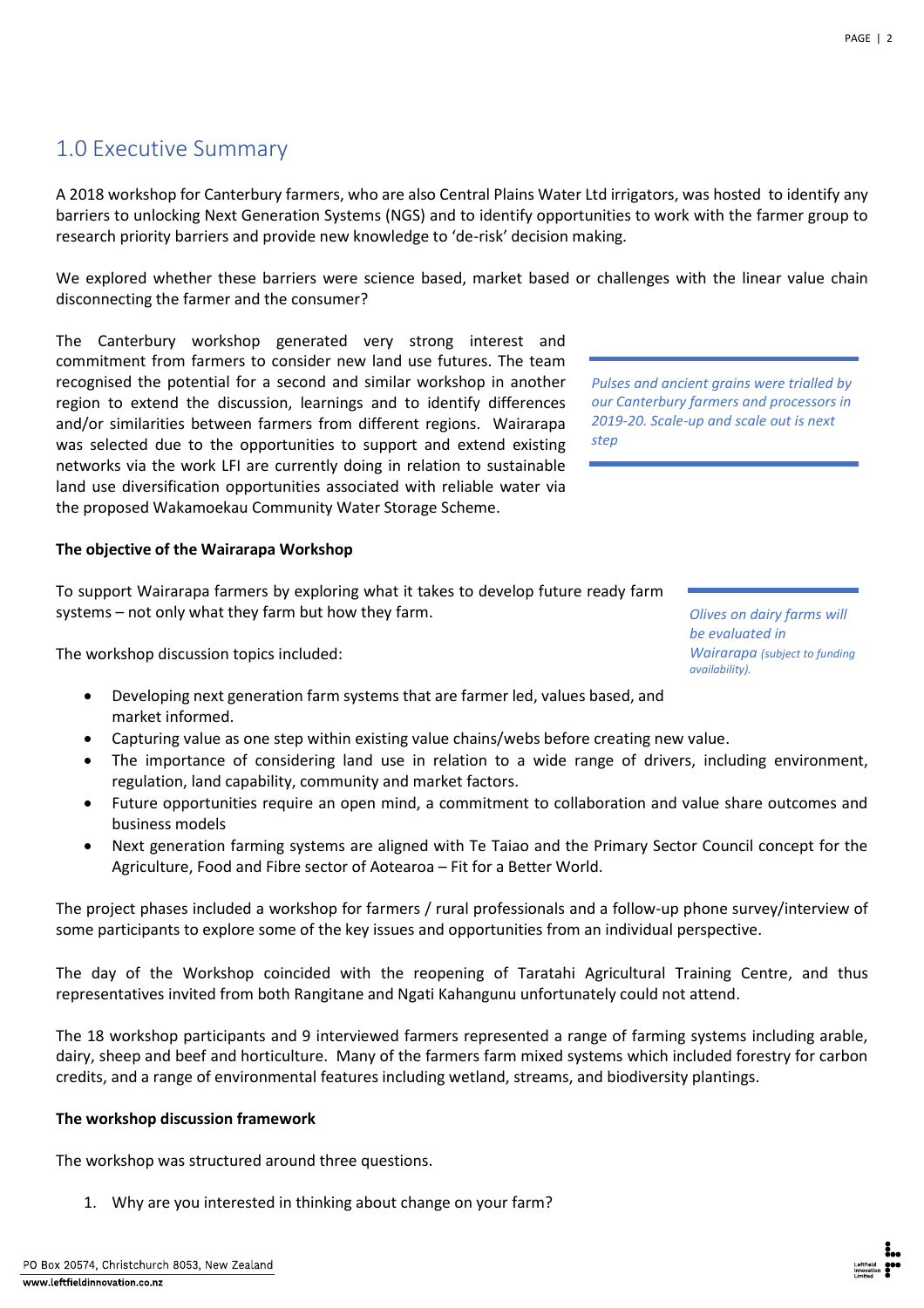- 2. What do you need to look at changing?
- 3. How will you do it?

### **Feedback and findings**

• **Values based drivers:-**

The workshop and follow-up interviews included many discussions relating to value drivers when discussing future focused outcomes. Understanding values – knowing yourself, your strengths, your drivers and being able to effectively relate to others was identified as crucial if farmers are to work with other farmers to achieve mutually beneficial outcomes, including economic and environmental. It was also noted that a number of farmers recognised that while many farmers know the processes and technical aspects of farming through their formal training and hands on experience, understanding the psychology<sup>1</sup> of farmers and farming was missing. Some farmers have been curious and have developed their knowledge in this area and are seeing multiple benefits personally to their business, their community, and the environment.

• **Sector groups:**

There were sector differences when it came to the responses from the farmers. Dairy farmers were less open to change, or more specifically the need to change than Arable and Sheep and Beef farmers.

Mixed cropping in both regional groups tended to have the strongest views about the need for a future focused mindset and willingness to collaborate with other farmers and parties in the value and supply chain, to meet their future business goals. Sheep and beef farmers were already heavily invested in capturing more value from their outputs as many were members of co-operatives. However, a number of the Wairarapa farmers, via the one-on-one interviews, indicated their desire to look at new consumer-led opportunities and ways of working with farmers to both capture and create value from what they currently produce on their land beyond these existing relationships.

Several Wairarapa dairy farmers indicated they did not need to change to remain viable. Based on our understanding of the Canterbury dairy farmers, and their appetite for considering introducing other complementary land uses into their system to enable them to meet the environmental limits, changes to the Wairarapa dairy farmers views may occur in the future as environmental regulations and compliance requirements become clearer. There were some dairy farmers present that could see the importance of diversification of land use in the future to meet environmental limits, and therefore were interested in the 'What' and 'How' that would be required to make this work.

#### **Potential future farm system opportunities based on value capture**

Several potential opportunities were raised during the workshop that fit with future focused farm system thinking centered around capturing more value from known land uses. Some of these opportunities are currently being developed (grains/pulses and strong wool) via other initiatives.

- 1. Innovative meat processing
- 2. Strong Wool
- 3. Olive/dairy land use integration for high value olive products
- 4. Hops understand the opportunity for Wairarapa
- 5. Grains grower groups producing grains with provenance



<sup>&</sup>lt;sup>1</sup> Specific word used by a number of farmers interviewed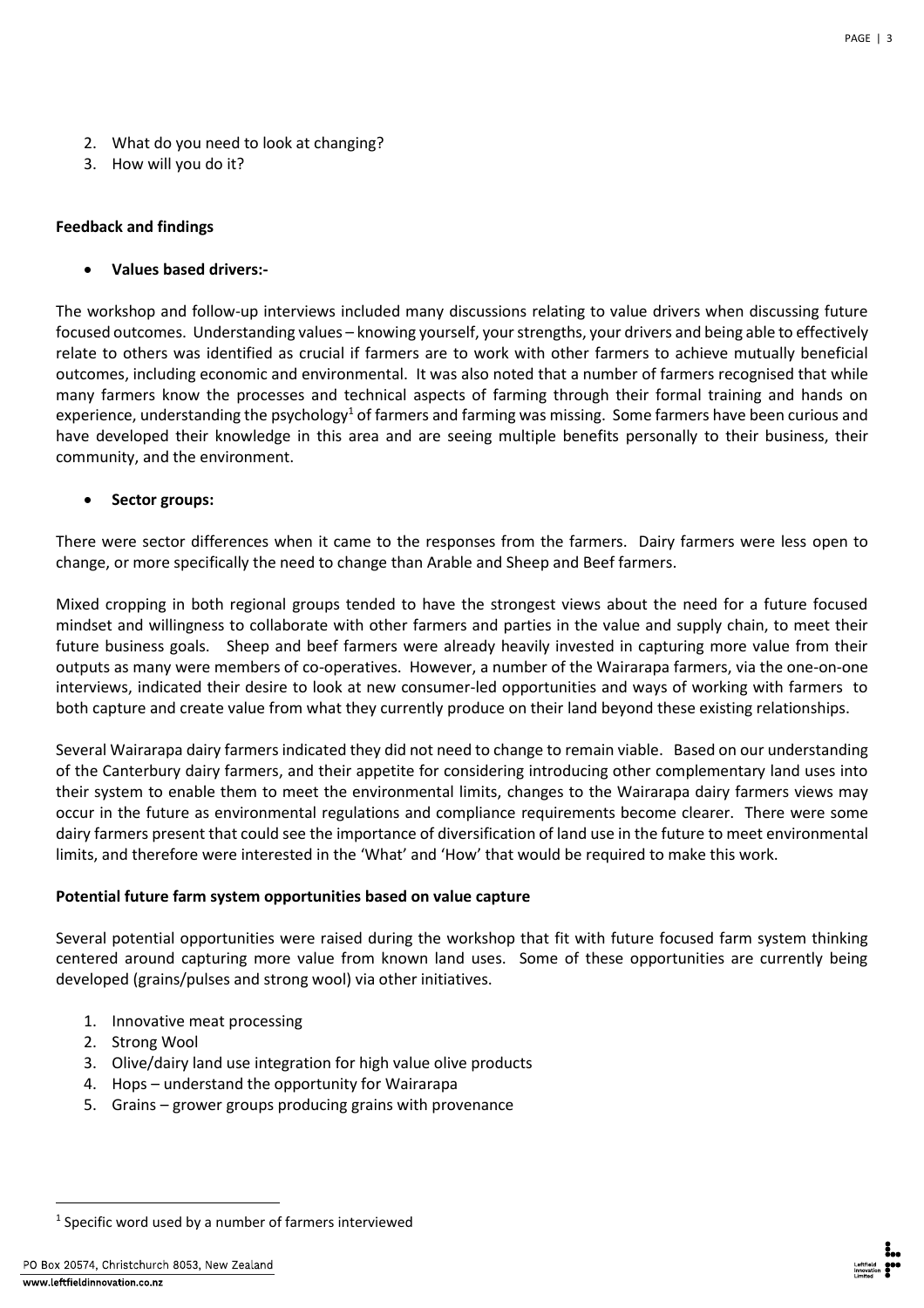#### **Eight Themes**

The feedback captured during the workshop and follow up interviews was categorised under Why, What and How. From this grouping we established that there were eight key themes under which the responses could be organised.

| • Mindset             | Business Models               |
|-----------------------|-------------------------------|
| • Market/Consumers    | • Climate Change + Resilience |
| $\bullet$ Value Chain | • Trusted Data                |
| • Collaboration       | Land Suitability              |

The relationships between each theme were mapped to establish any priority or dominant themes. Of note was the dominance of mindset and business models, which were identified by several farmers as the keys to enabling farmers to consider and participate in various opportunities. The mapping also illustrated trusted data was important to inform decision making and communicate an authentic provenance story to consumers.

Asking the 'Why', 'What' and 'How' questions enabled the group to see that they were generally aligned on 'Why' they needed to make changes to their farm system and business. A number of farmers also shared many similar views as to 'What' needed to change. The 'How' do they do this became the challenge, as the farmers recognised gaps in the answers, and in their thinking and knowledge as to 'How' they would activate the 'Why' and 'What'.



Diagram 1: Theme Web

#### **Eight themes narrative**

- Farmers identified that the step toward future ready farm systems requires both the right **mindset** open, future focused; and understanding the opportunities for **new business models** to bring groups of farmers together that share similar values to enable them to **redesign value chains** to capture more value from what they produce.
- Trusted data from the market through to the environmental impacts of land use choices enables more transparent decision making to achieve outcomes for addressing for example **climate change**, it underpins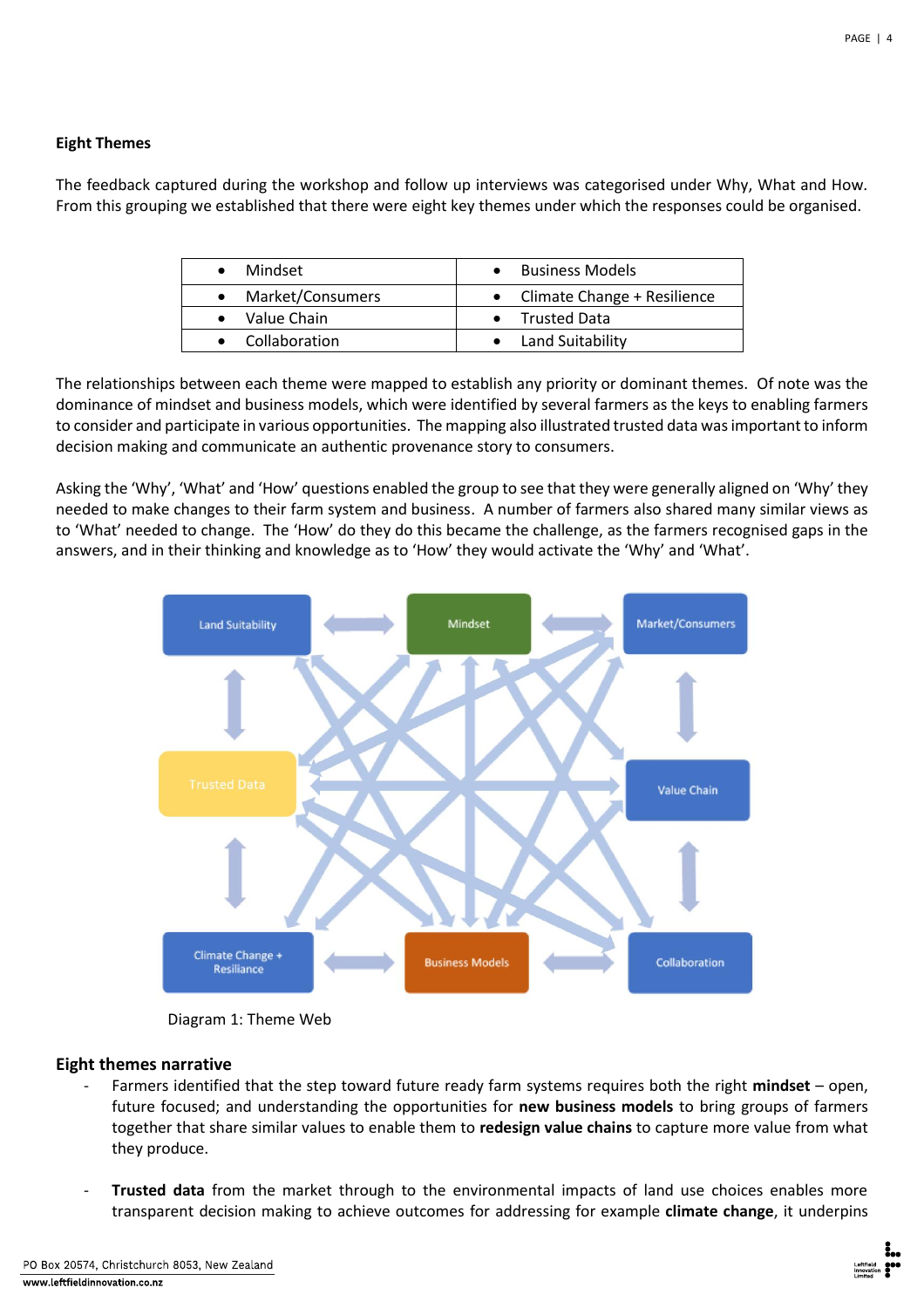accountability to New Zealand and the consumer through an authentic provenance story. While trusted data had a number of linkages equivalent to mindset and business models, the importance of trusted data did not feature in the workshop discussions and interviews to the same extent as the need for a future focused mindset and business model opportunities.

The theme web is not sector constrained and could encourage activity across the food and fibre industry. Sector groups tend to operate in silos. However, most farm systems are 'mixed' and those farmers generally belong to more than one 'sector' group. Future farm systems have the potential to be more integrated / mixed if there is a **market/consumer led** focus overlaid with an assessment of **land suitability**, and a focus on **business models** that enable **collaboration** between farmers to meet a market demand.

### **Alignment with Te Taiao – Fit for a better world Aotearoa New Zealand Report**

How do the 8 themes identified by the farmer workshops relate to the Success Indicators identified in the Primary Sector Council's *Te Taiao – Fit for a better world Aotearoa New Zealand* Report? This report identifies that to be successful in the future the food and fibre industry in New Zealand needs to change and adapt in many things it does. This workshop reinforced many of the key principles of the report. Of note, the high-level vision for Te Taiao was seen by some farmers in the workshop as out of touch with excellence in practice of many land managers and 'condescending'. It was also interesting to note that two of the key themes identified here, collaboration and business models, were not specifically mentioned in the Success Indicators of *Te Taiao*.

### **Canterbury and Wairarapa workshop comparison**

There were several key messages and themes common between both Canterbury and Wairarapa farmer groups. The most obvious difference between the two groups was the extent to which the Wairarapa farmers were already focused on participating beyond the farm gate and the level of current participation /or understanding of the need to be involved to capture more value back to the farm. Both groups were, to varying extents, aware of why they need to change, however the Canterbury group were more strongly focused within the farm gate due to environmental limits which they already face through regional regulation and addressing profitability with the overhead cost of their investment in irrigation. Both groups could describe what some of the things that need to change are, but the biggest challenge was how to activate these changes. There were several barriers and issues including skills, lack of clarity of the market opportunity, lack of ability and/or time to do it on their own – and thinking that they had to do it on their own to capture the most value.

### **Outcomes and recommended next steps**

To begin to address the question of 'How will you make changes in relation to future ready farm systems?' some key next steps were identified.

**1. Mindset –** supporting farmers with a tool to help identify their individual values and drivers was seen to be a very positive starting point to help them as they look to the future and the various environmental, economic, social and cultural challenges and opportunities ahead.

**Action:** Support the NGS-Multi Criteria Decision Making Assessment for the 8 farmer participants who confirmed this would be of value to them and their business. The assessment is outside the scope of the project, but Prof Renwick is investigating opportunities to complete this activity and is exploring opportunities to fund this work.

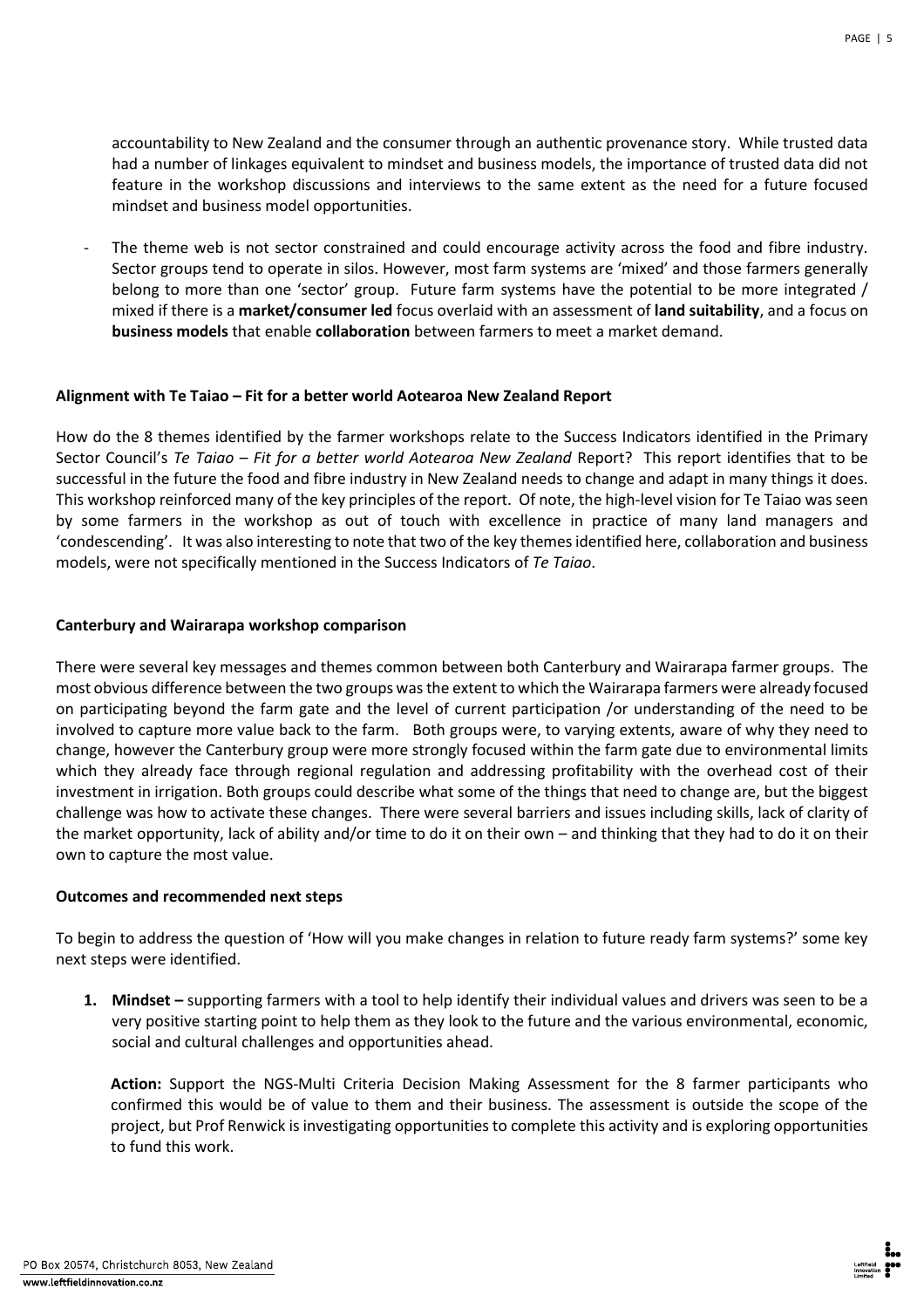**2. Business Models –** support to identify models that can bring groups of farmers with aligned values together to capture and/or create more value from their farm, and the collective land area farmed, both at a catchment level and crossing farm boundaries.

**Action:** Focus groups on business models to identify and explore a range of options, characteristics, effectiveness, and any barriers to enablement.

## **3. Future farm system exemplar**

Based on the outcomes of the workshop develop a future farm system exemplar of how a market- led future farm system land use opportunity can be created. It is recommended that the Olive/Dairy opportunity is activated based on the interest from a number of dairy farmers, and the olive processor participating in the workshop. Having both farmer and processor engaged at this early stage reduces many barriers that could exist, for example market insights, supply chain and market access.

## **Action:**

- Utilise the MCDM assessment tool for participant farmers and processor
- Identify benefits from an integrated dairy-olives farming system (environmental, social, economic, animal welfare etc)
- Identify gaps in knowledge in:
	- o 'science' (may include integration, systems design, nutrient management, effluent management, irrigation etc)
	- o Supply chain
	- o Markets
- Develop a collaborative value-share business model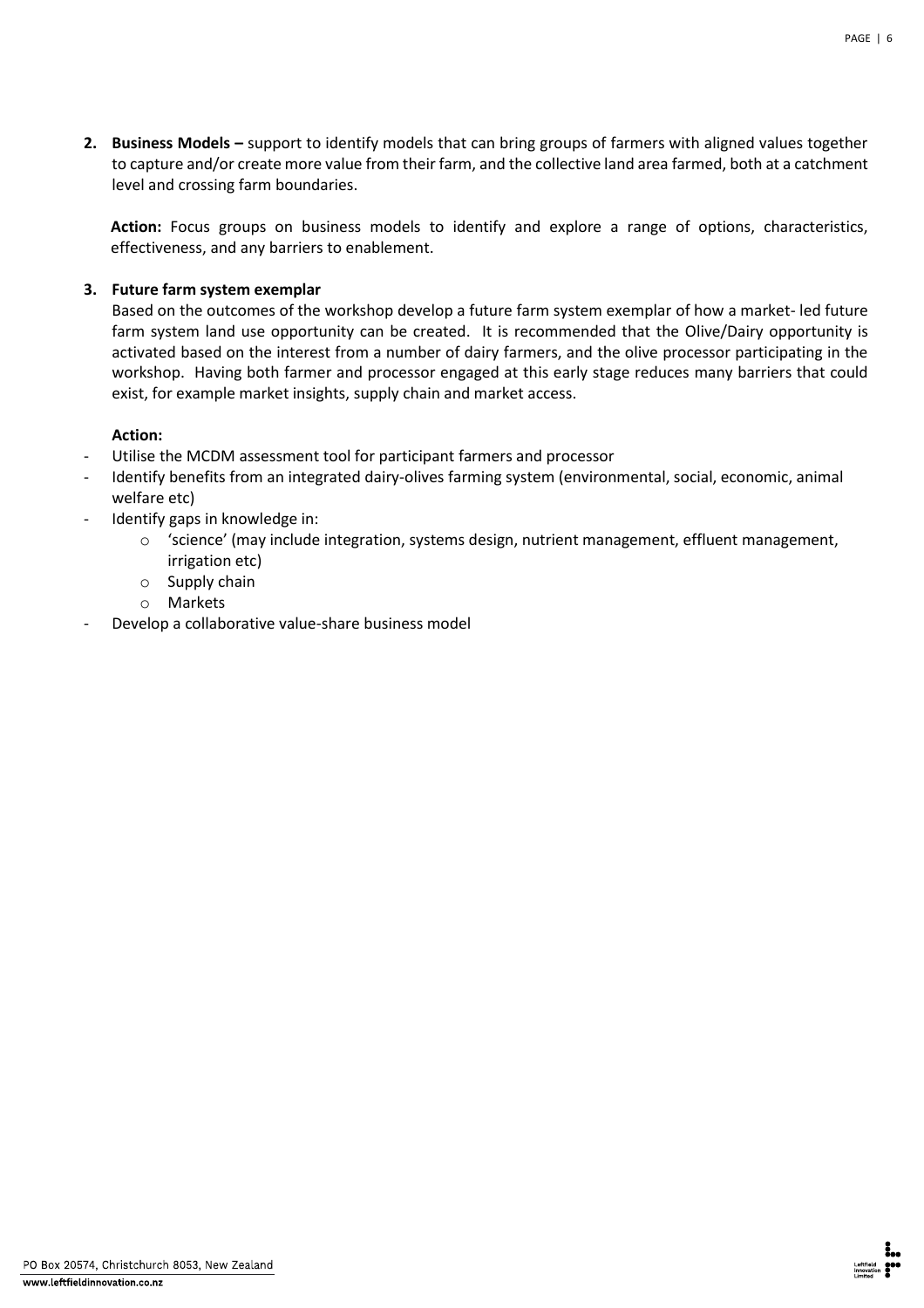# <span id="page-7-0"></span>2.0 Background

The Wairarapa Workshop was developed based on a farmer workshop held in December 2018 with 17 Canterbury farmers who were also Central Plains Water Ltd irrigators.

The 2018 workshop was to identify any barriers to unlocking Next Generation Systems (NGS) and to identify opportunities to work with the farmer group to research priority barriers and provide new knowledge to 'de-risk' decision making.

We explored whether these barriers were science based, market based or challenges with the linear value chain disconnecting the farmer and the consumer?

Leftfield Innovation Ltd (LFI) presented their two phased land use transformation strategy based on a Value Capture and Value Creation approach and a range of market insight 'snapshots' relating to grains, pulses and vegetables which had potential for near-term value capture.

Following the Canterbury workshop, many of the farmers completed a values assessment framework, based on the concept of multi-criteria decision making (MCDM). This enabled farmers to understand how they rank and prioritise different values when decision making and how different land uses may deliver to their key values. This approach provided the ability to simultaneously consider multiple domains (for example, financial, social, and environmental) when making decisions relating to land use change. This approach also acknowledged that not all factors can be expressed in monetary terms.

The Canterbury workshop format enabled the farmer group to explore opportunities and determine priorities for next steps which were both relevant and practical to their group considering transformational futures. Farmer feedback indicated a preferred focus on capturing more value from what they know can be produced sustainably within their region, and looking at ways to redesign the value chain to create win-win outcomes for the farmer the processor and a greater win for the environment.

As a result of the 2018 workshop, the speciality grains and pulses research project was undertaken, to determine the value-add opportunities for products. This project included the assessment of a long list of ancient/specialty grains and pulses and looked at the market to determine which grains and pulses were increasing in demand, had attributes consumers desired and what other aspects of the foods consumers cared about.

*The Speciality Grains and Pulses project enabled LFI to connect with food companies wanting speciality grains and pulses. As a result, a range of pulse lines were imported and trialled over summer 2019/2020. There are multiple next steps for this work which is ongoing. As the project moves to the next phase, the aim is to 'scale up and scale out' via both South Island and North Island grower groups producing selected grains and pulses to meet the growing market demand for New Zealand grown grains and pulses by food companies and manufacturers that have New Zealand deeply embedded into their ethos.*

The Canterbury workshop generated very strong interest and commitment from farmers to consider new land use futures. The team recognised the potential for a second and similar workshop in another region to extend the discussion, learnings and to identify differences and/or similarities between farmers from different regions. Wairarapa was selected due to the opportunities to support and extend existing networks via the work LFI are currently doing in relation to sustainable land use diversification opportunities associated with reliable water via the proposed Wakamoekau Community Water Storage Scheme.

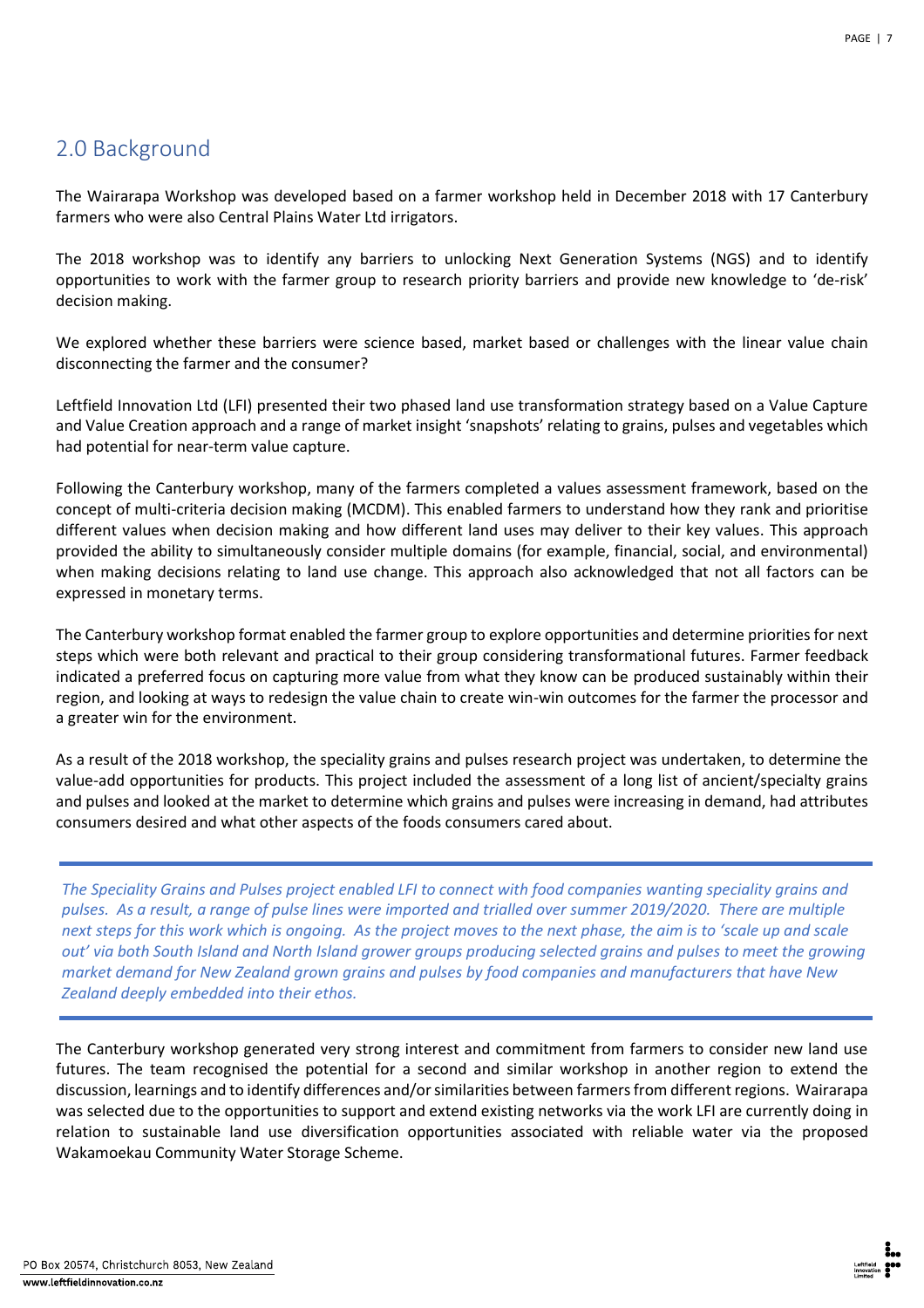# <span id="page-8-0"></span>3.0 Workshop introduction

## <span id="page-8-1"></span>3.1 Impact project team

The project team consists of those involved in the Canterbury Workshop. Alan Renwick was not involved on the day but has indicated his availability should follow up MCDM assessments be agreed as a next step to this project.

- Paul Johnstone and Robyn Dynes Plant & Food Research and AgResearch (NGS)
- Nick Pyke and Susan Goodfellow Leftfield Innovation Ltd (Market insights, redesigning value chains; Farmer values assessment, and the value capture – value creation concept, values framework).

The presentation delivered by the impact project team to set the workshop framework and direction is not included in this report but is available upon request.

## <span id="page-8-2"></span>3.2 The objective of this workshop

- 1. Understand the views and drivers of land use in the Wairarapa, the impact of current and future pressures, and to determine the opportunities and barriers to next generation/future farm systems.
- 2. Understand the involvement of farmers / rural professionals in the value chain and the importance of a market pull rather than a producer push.
- 3. Investigate the values and mindsets of farmers / rural professionals in the Wairarapa to determine their willingness to collaborate with other farmers/parties in the value chain and or participate in business models to assist them in capturing more value.
- 4. Alignment with Te Taiao and the Primary Sector Council concept for the Agriculture, Food and Fibre sector of Aotearoa - Fit for a Better World
- 5. Based on the workshop and interview feedback, develop an exemplar of how a market- led future farm system land use opportunity can be created.
- 6. Compare the outcomes of the Wairarapa Workshop with the similar workshop conducted by the OLW Next Generation Systems (NGS) and LFI team with the Central Plains Water Ltd Canterbury Farmers in 2018.

## <span id="page-8-3"></span>3.3 The project phases

- 1. A workshop for farmers / rural professionals
- 2. A follow-up phone survey/interview of some participants to explore some of the key issues and opportunities from an individual perspective

## <span id="page-8-4"></span>3.4 Impact workshop participants

The learnings from the 2018 Canterbury workshop highlighted that there was potential for other farmers across New Zealand to benefit from bringing a group together and discussing future farm system requirements from a market and values perspective.

The group involved in this workshop, and follow up interviews, represented each of our key sectors (workshop n=18, and interviews n=9) and was relatively well balanced for both age and gender.

The participants represented a range of farming systems including arable, dairy, sheep and beef and horticulture. Many of these farmers farm mixed systems which included forestry for carbon credits, and a range of environmental features including wetland, streams, and biodiversity plantings.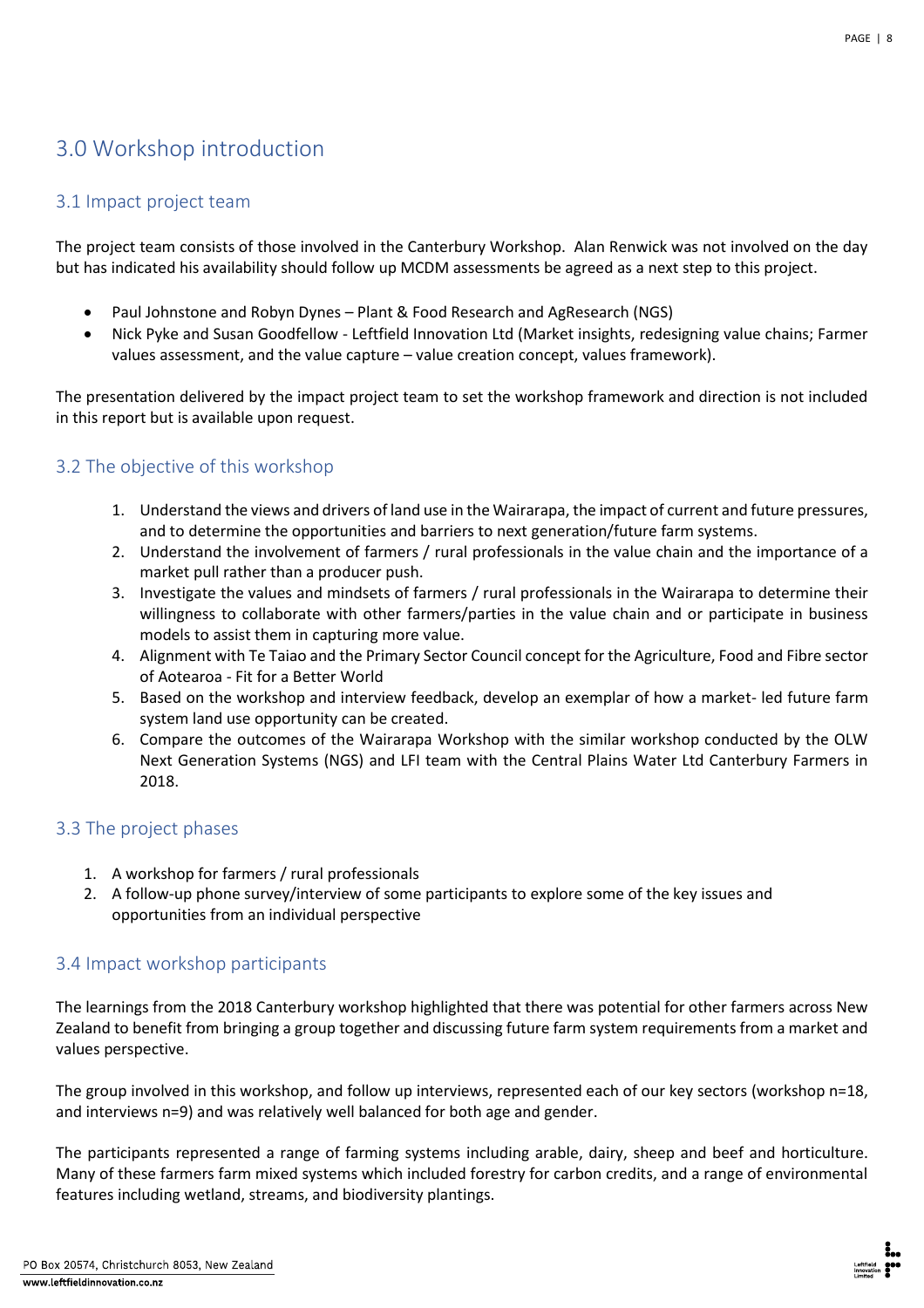Multiple people within this group have or are representing their sectors such as Federated farmers, Fonterra Farmer Council, Horticulture NZ, Arable Food Industry Council and Beef & Lamb NZ.

Rural Professional participants included the farmer liaison staff from Wairarapa Water Ltd, an Agri-consultant, HortNZ deputy CEO and a farmer liaison officer for Beef & Lamb NZ

| Group Numbers 1,2,3 and 4       |                                    |                                         |
|---------------------------------|------------------------------------|-----------------------------------------|
| Sheep & Beef                    | Horticulture                       | Dairy                                   |
| Willie Falloon (2) + Interview  | Rod Lingard (3) + Interview        | John Stevenson (1)                      |
| William Beetham (4) + Interview | Leanne Stewart - Deputy CEO        | Aidan Bichan (3) + Interview            |
|                                 | HortNZ (2)                         |                                         |
| Anders Crowfoot (3)             |                                    | Clarence Stolte (4)                     |
| Jamie Falloon (1)               |                                    |                                         |
| Patti & Tony O'Boyle (interview |                                    |                                         |
| only)                           |                                    |                                         |
| Arable (includes processed      | <b>Whaitau Implementation Plan</b> | <b>Rural Professionals</b>              |
| vegetables and B&L finishing)   | Committee                          |                                         |
| Mick Williams $(1)$ + Interview | Aidan Bichan (Farmer and agri      | Lisa Stevenson (Dairy farmer, and       |
|                                 | consultant) (3)                    | Farmer Liaison Wairarapa Water Ltd) (4) |
| Karen Williams (4)              | Esther Dijkstra (also Farmer       | Natasha Kyd (Farmer Liaison Wairarapa   |
|                                 | Liaison for Beef and LambNZ) (2)   | Water Ltd) (2)                          |
| Mark Guscott (4)                |                                    | Geoff Copps – Agri Consultant (3)       |
| Henry Reynolds (3) + Interview  |                                    |                                         |
| Pascoe Reynolds (2)             |                                    |                                         |
| Richard Kershaw (interview      |                                    |                                         |
| only)                           |                                    |                                         |
| Nathan Williams (interview      |                                    |                                         |
| only)                           |                                    |                                         |

Table 1 – Workshop and Interview Participants



Photo 1: Group 1 and 2 Photo 2: Group 3 and 4



# <span id="page-9-0"></span>3.5 Rangitane and Ngati Kahangunu representation

The day of the Workshop coincided with the reopening of Taratahi Agricultural Training Centre. The representatives we had invited from both Rangitane and Ngati Kahangunu unfortunately could not attend the workshop. However, via

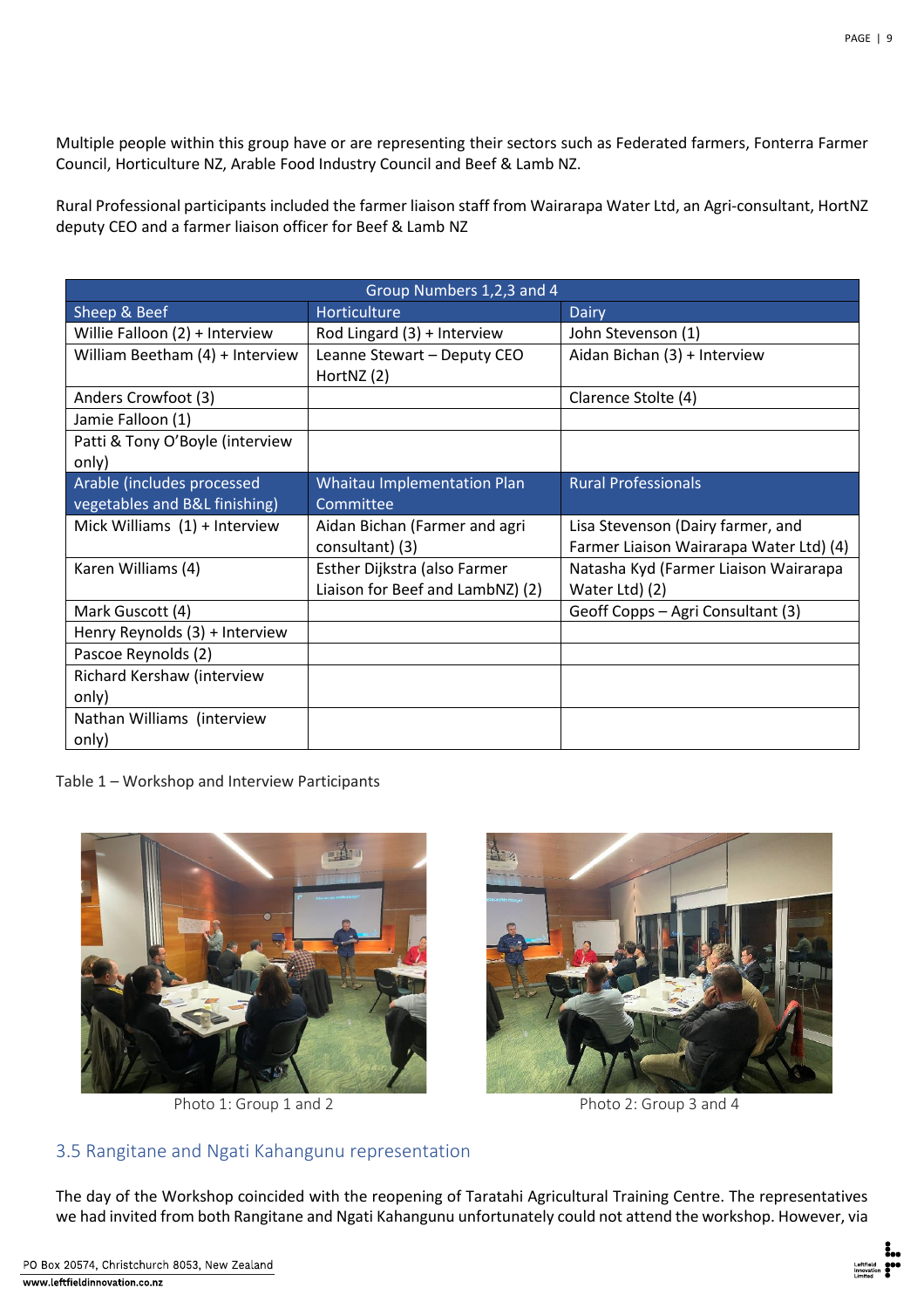the work that LFI has been involved in with the Wakamoekau Community Water Storage Scheme, we have engaged with both Rangitane and Ngati Kahangunu through meetings and one-on-one discussions. Members raised Matauranga Maori, *a cultural system of knowledge about everything that is important in the lives of the people (Mead 2012, p13,* <https://www.nzqa.govt.nz/assets/Maori/ConversationsMMv6AW-web.pdf>*)*, which has helped us to start to understand their values, specific to the context of sustainable farming and water usage in the Wairarapa. This work is ongoing and is led by Wairarapa Water Ltd.

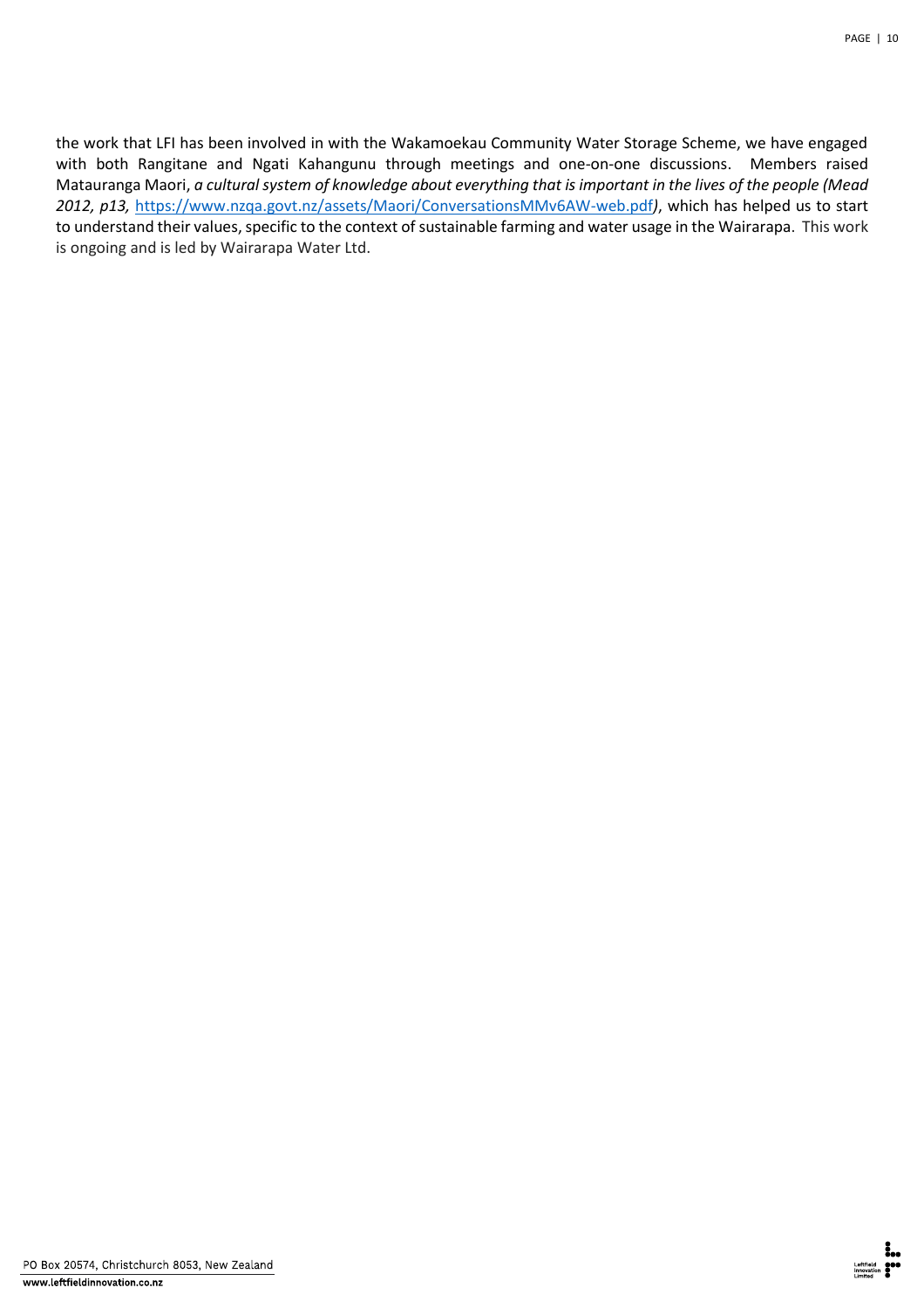# <span id="page-11-0"></span>4.0 Workshop Format – Why, What and How of Future Ready Farm Systems

The workshop was structured around three questions.

- 4. Why are you interested in thinking about change on your farm?
- 5. What do you need to look at changing?
- 6. How will you do it?

Material presented to provide context and stimulate discussion in relation to these three questions included: -

- A value capture and value creation strategy to supporting sustainable land use diversification.
- What does the future farm look like, how does it fit within the landscape, the best and worst of your farm the 10%, barriers and opportunities and what is the off-farm infrastructure needed?
- Te Taiao Fit for a better world Primary Sector Vision how does this align with your values and aspirations?
- What is changing on a local, national, and international scale now and what is likely to change and affect our farms?
- What do we need to look at changing market led, value capture, farm systems, land capability and suitability, value chain, business models and value creation.
- Multi criteria decision making framework Domains financial, market, environment, regulation, social wellbeing, knowledge base.
- Multi criteria decision making tool and how it works.
- LFI examples of value capture Canterbury Future Grains Grower Group and Champion Flour Milling Ltd opportunity.

For each question, we ran 4 break-out groups. We consolidated the groups responses in the format of a white board summary.

The consolidation of the What and How was in a poster format of a value chain representing various stages, onto which the feedback from each group was marked at the appropriate place on the value chain.



Photo 3: Capturing the How – actions across the value chain.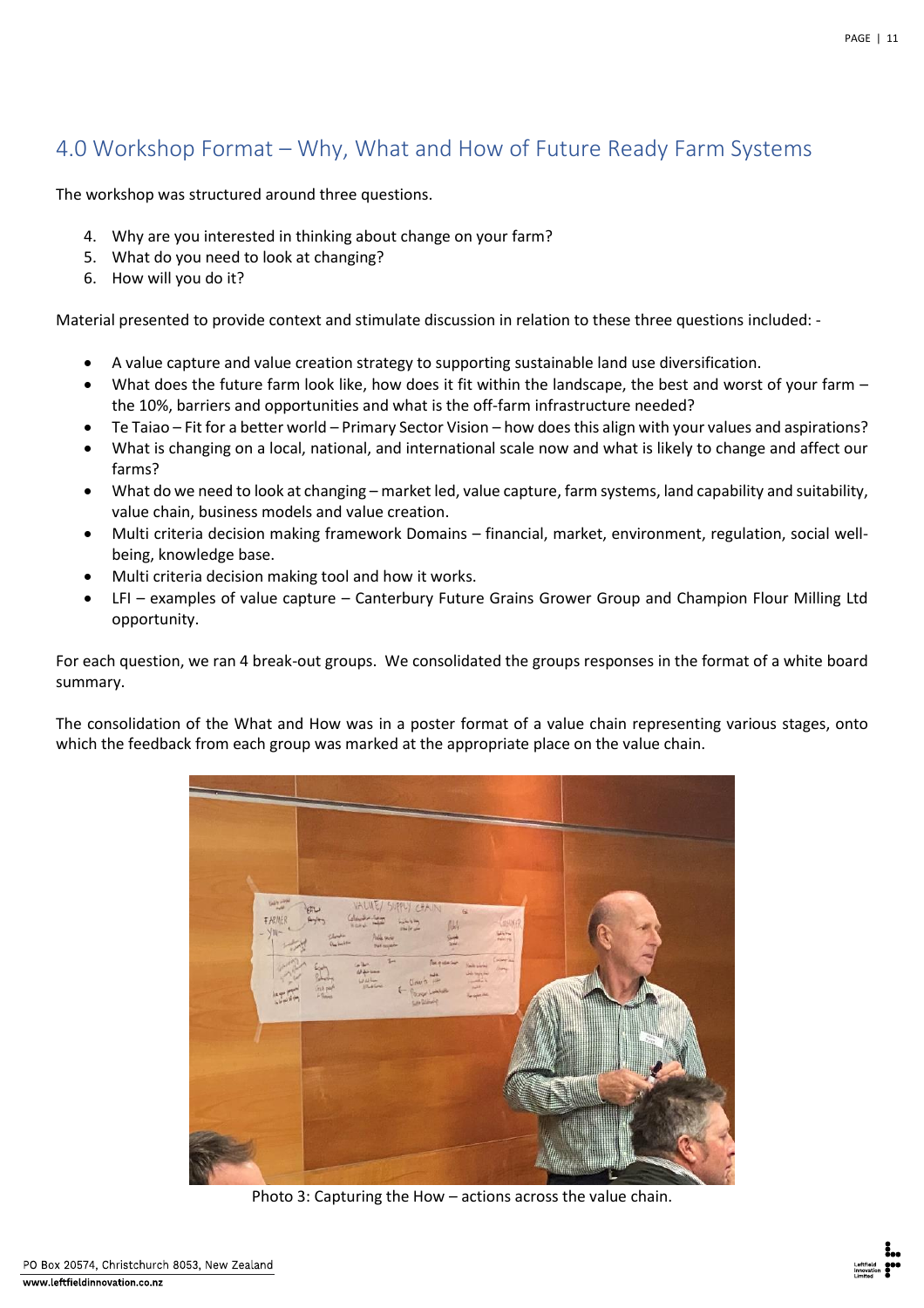## <span id="page-12-0"></span>4.1 WHY are you interested in thinking about change?

The workshop and follow up interviews included many discussions relating to value drivers when discussing future focused outcomes. It became clear that an enabler/prerequisite of future focused solutions and opportunities was mindset.

Understanding values – knowing yourself, your strengths, your drivers and being able to effectively relate to others was identified as crucial if farmers were able to work with other farmers to achieve mutually beneficial outcomes including economic and environmental. An example of this was being part of a producer/grower group as it de-risked business and provided scale to meet the market. However, everyone in the group needs to be on the same page and share the same 'co-operative' values. Another example was the participation of most of the farmers in some sort of environmental group at a sub catchment or catchment level to achieve outcomes for the likes of biodiversity enhancement, water quality and sediment control.

It was noted that a number of farmers recognised that while many farmers know the processes and technical aspects of farming through their formal training and hands on experience, understanding the psychology<sup>2</sup> of farmers and farming was missing. Some farmers have been curious and have developed their knowledge in this area and are seeing multiple benefits personally, to their business, their community, and the environment.

Understanding the interrelationship between these ideas is useful when it comes to understanding what future ready farm systems may look like and/or need to enable and/or support them.

Individual farmers discussed a number of approaches which they were taking to transformation within their businesses, with potential to add value, but not necessarily change environmental outcomes. However, their working definition of business transformation were diverse and included: supplier groups who were negotiating payment schedules through cooperating in supply of products, trialling of mid-micron ewe lambs within an existing breeding and finishing operation.

There were sector differences when it came to the responses from the farmers. Dairy farmers were less open to change, or more specifically the need to change than Arable and Sheep and Beef farmers.

Mixed cropping in both regional groups tended to have the strongest views about the need for a future focused mindset and willingness to collaborate with other farmers and parties in the value and supply chain, to meet their future business goals. Sheep and beef farmers were already heavily invested in capturing more value from their outputs as many were members of co-operatives. However, a number of the Wairarapa farmers via the one-on-one interviews indicated their desire to look at new consumer-led opportunities and ways of working with farmers to both capture and create value from what they currently produce on their land beyond these existing relationships.

Several Wairarapa dairy farmers indicated they did not need to change to remain viable, and they saw a strong and viable future. However, currently there are no environmental limits in place that directly affect farming in the Wairarapa - a key difference between the Wairarapa dairy farmers and the Canterbury dairy farmers. Based on our understanding of the Canterbury dairy farmers and their appetite for considering introducing other complementary land uses into their system to enable them to meet the environmental limits, changes to the Wairarapa dairy farmers views may occur in the future as environmental regulations and compliance requirements become clearer. However, some dairy farmers present could see the importance of diversification of land use in the future to meet environmental limits, and therefore were interested in the What and How that would be required to make this work.

Based on the insights captured at the workshop and 9 follow up farmer interviews, eight key themes were identified (not listed in any particular order), under which the key points raised were presented.



<sup>&</sup>lt;sup>2</sup> Specific word used by a number of farmers interviewed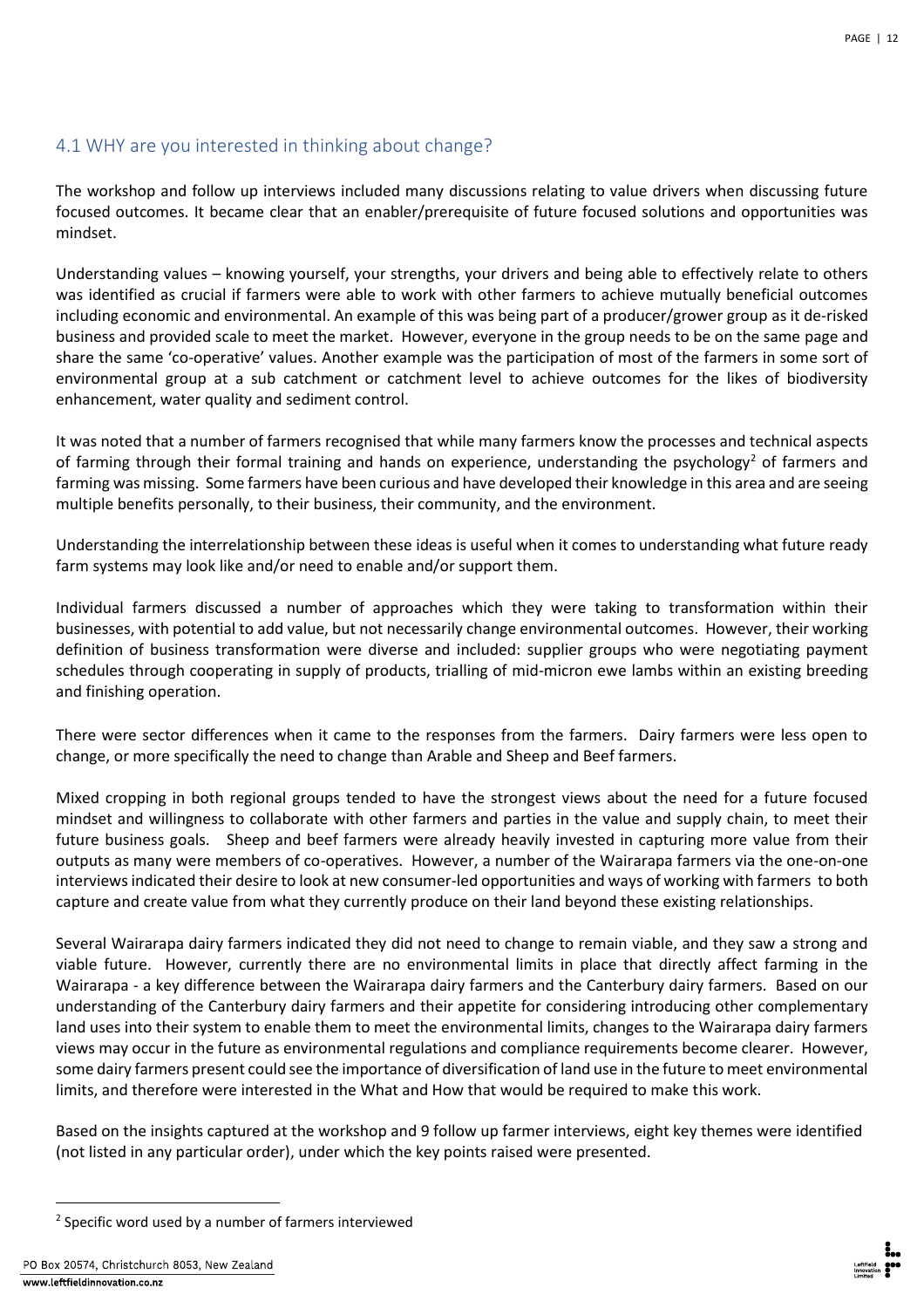| <b>Theme</b>                | Summary of key points for each theme.                                                                                                     |
|-----------------------------|-------------------------------------------------------------------------------------------------------------------------------------------|
| Mindset                     | Future focused, open to change/growth, to sharing knowledge to grow                                                                       |
|                             | knowledge and capability of others, create win-win outcomes,                                                                              |
|                             | understand the psychology of farming and your own values to enable                                                                        |
| Market/Consumers            | effective collaboration.                                                                                                                  |
|                             | The market/consumers who care and are willing to pay a premium<br>'rule', thus there is a need to understand the market and work          |
|                             | backwards to identify opportunities and how you can adjust what you                                                                       |
|                             | do to respond. Need to tell their provenance story.                                                                                       |
| Supply and Value Chain      | Redesign to remove ticket clippers, partner with in-market experts to                                                                     |
|                             | get closer to the end consumer and de-risk business, farmers take more                                                                    |
|                             | ownership of parts of the supply chain (i.e. investment in processing                                                                     |
|                             | infrastructure).                                                                                                                          |
| Collaboration               | Via grower/producer groups is key to achieving scale to meet the                                                                          |
|                             | market and de-risk supply; to share knowledge and capability, cross                                                                       |
|                             | sector to more accurately reflect the mixed model farm system most                                                                        |
|                             | farmers operate within.                                                                                                                   |
| <b>Business Models</b>      | To bring groups of farmers together that share similar values to enable                                                                   |
|                             | them to capture more value from what they produce.                                                                                        |
|                             |                                                                                                                                           |
|                             | The business models could include a range of options to enable land                                                                       |
|                             | use transformation to higher value futures, enable the next generation                                                                    |
|                             | of farmers, enable farmers to achieve mixed businesses within the                                                                         |
|                             | same farm boundaries, enable scale up to meet the market - producer<br>and grower groups to ensure value is shared and more flows back to |
|                             | the farm, enable the best 10% of a farm to be farmed for the highest                                                                      |
|                             | value option and the worst 10% to be converted to conservation or                                                                         |
|                             | forestry, thus securing other benefits.                                                                                                   |
|                             |                                                                                                                                           |
|                             | Business models to support toll processing of varying scales from niche                                                                   |
|                             | producers to higher volume producer groups.                                                                                               |
| Climate Change + Resilience | On farm management to continually improve performance and create a                                                                        |
|                             | resilient system is the norm with the good farmers, need to bring up                                                                      |
|                             | the bottom 20%, careful use and re-use of resources (i.e. drainage                                                                        |
|                             | capture and re-use for irrigation). Measuring and monitoring underway                                                                     |
|                             | - but are they measuring and monitoring the right things?                                                                                 |
| <b>Trusted Data</b>         | Science to support climate change, water quality, GHG and carbon                                                                          |
|                             | footprint of various land uses including the likes of Olives.                                                                             |
| Land Suitability            | At a catchment level, and at a farm level. If market indicates                                                                            |
|                             | opportunities, need understand if they can be farmed sustainably -                                                                        |
|                             | soils, water availability, nutrient requirements, agri chemical use,                                                                      |
|                             | environmental risk areas on farm/catchment etc.                                                                                           |

Table 2 – Key Themes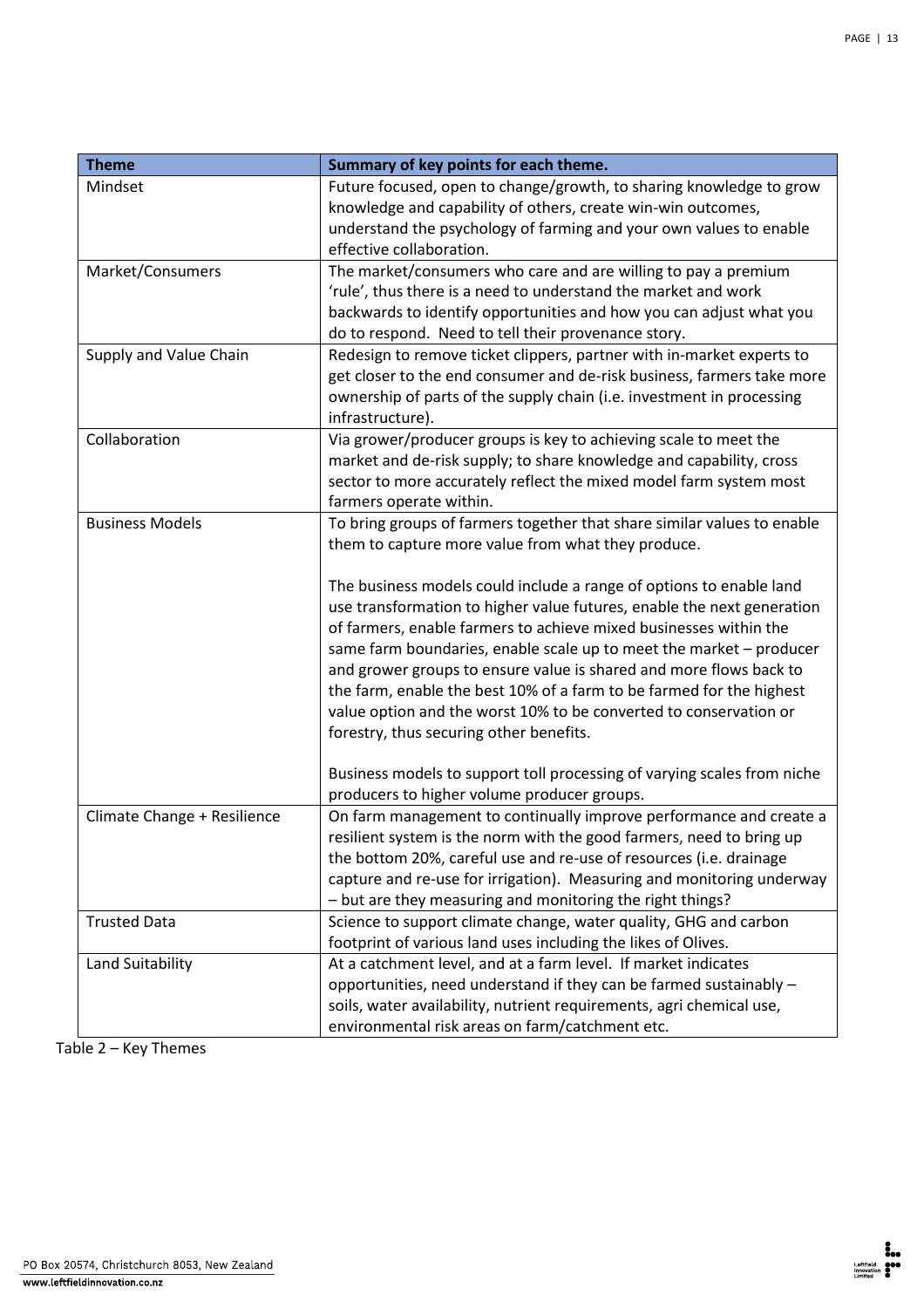# <span id="page-14-0"></span>5.0 Why, What and How Summarised under eight Themes

We have collated the Why, What and How responses into the table below, within the framework of the 8 themes illustrated above.

| <b>WHY</b>                                                       | <b>WHAT</b>                                                                                                                                                                                                                                                                                                                                                                                                                                                                                                                                                                                                                                                                                                                                                                                                        | <b>HOW</b>                                                                                                                                                      |
|------------------------------------------------------------------|--------------------------------------------------------------------------------------------------------------------------------------------------------------------------------------------------------------------------------------------------------------------------------------------------------------------------------------------------------------------------------------------------------------------------------------------------------------------------------------------------------------------------------------------------------------------------------------------------------------------------------------------------------------------------------------------------------------------------------------------------------------------------------------------------------------------|-----------------------------------------------------------------------------------------------------------------------------------------------------------------|
| <b>Mindset</b>                                                   |                                                                                                                                                                                                                                                                                                                                                                                                                                                                                                                                                                                                                                                                                                                                                                                                                    |                                                                                                                                                                 |
| Self-awareness                                                   | Understand<br>your<br>values<br>and<br>drivers and make sure there is<br>alignment with future farm system<br>changes                                                                                                                                                                                                                                                                                                                                                                                                                                                                                                                                                                                                                                                                                              | MCDM assessment to identify<br>personal and business goals and<br>values and how they align to your<br>future farming priorities and<br>land-use opportunities. |
| Change in thinking - need to have<br>a more future focused view. | Growth<br>mindset do<br>not<br>be<br>threatened by change.<br>Are you prepared to be part of the                                                                                                                                                                                                                                                                                                                                                                                                                                                                                                                                                                                                                                                                                                                   | Rebranding as food producers,<br>not 'just' famers.                                                                                                             |
|                                                                  | provenance story?                                                                                                                                                                                                                                                                                                                                                                                                                                                                                                                                                                                                                                                                                                                                                                                                  |                                                                                                                                                                 |
| <b>Collaboration</b>                                             |                                                                                                                                                                                                                                                                                                                                                                                                                                                                                                                                                                                                                                                                                                                                                                                                                    |                                                                                                                                                                 |
| Knowledge sharing and capability<br>building                     | Farmer to farmer knowledge<br>sharing for land use diversification<br>- need to take down the barriers<br>(fear of missing out)<br>Start regional and focus on existing<br>strengths. Have pride, need to<br>back ourselves and what we can<br>do.<br>Farmers need to come together,<br>we need to act and move as one to<br>enable us to take up the<br>opportunities - share skills and<br>expertise, collaborate in producer<br>groups within a region to optimise<br>capability and existing supply<br>chain infrastructure.<br>Encourage mentoring of champion<br>farmers with young farmers to<br>increase capability and establish<br>equity partnerships.<br>Have skills and career pathways for<br>young people to enter the industry<br>Awareness of career pathways.<br>Have access to research on best | Knowledge sharing and capability<br>building<br>MCDM assessment will identify<br>which<br>values<br>align<br>with<br>collaborative models                       |
|                                                                  | practices to inform decision<br>making eg from<br>CRI/University/industry orgs                                                                                                                                                                                                                                                                                                                                                                                                                                                                                                                                                                                                                                                                                                                                     |                                                                                                                                                                 |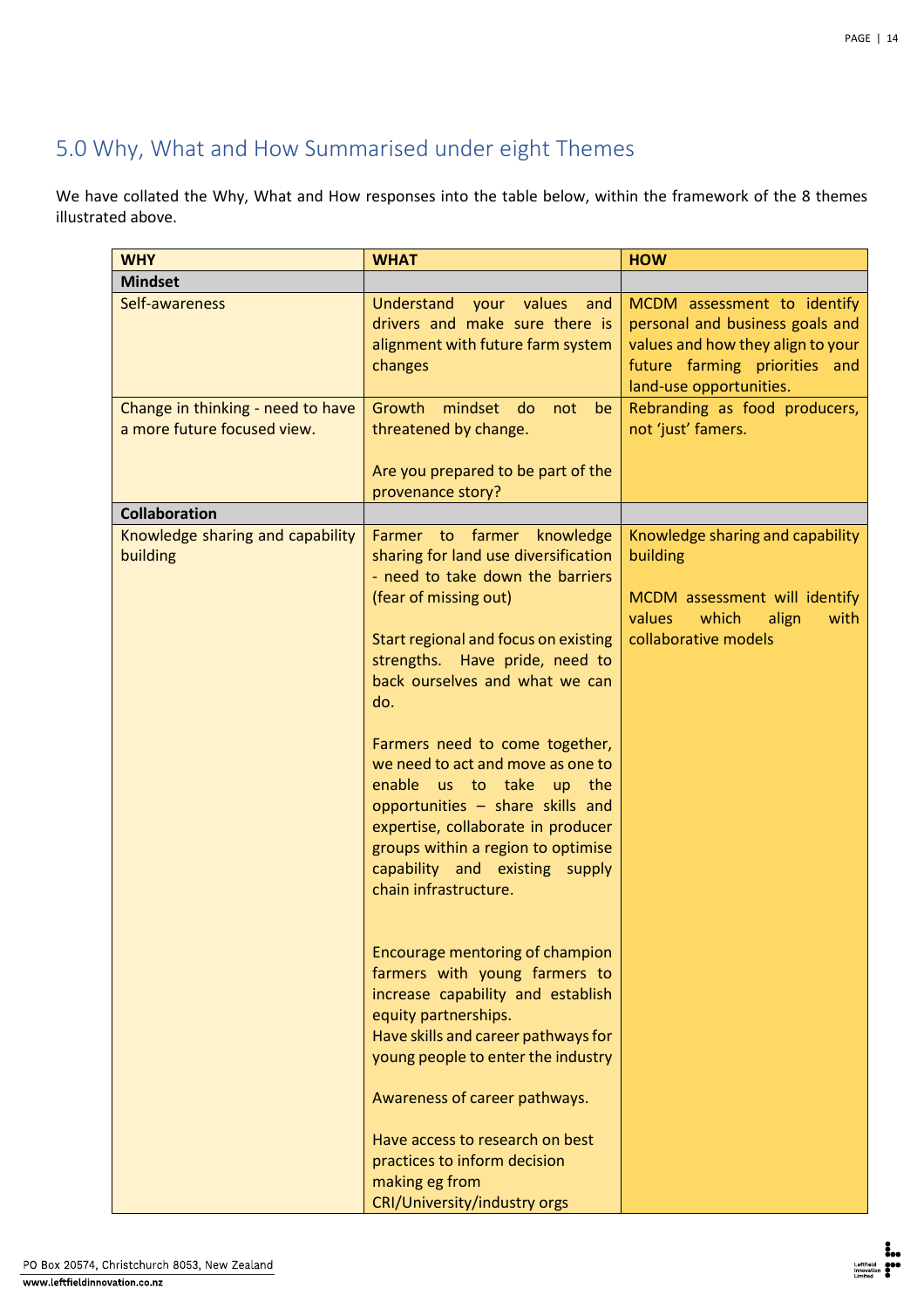| <b>Market/Consumer</b>                                                                                                                                     | Accreditation of best practice<br>users for consumers information<br>(provenance) = market advantage                                                                                                                                                                                                                                                                                                  |                                                                                                                                                                        |
|------------------------------------------------------------------------------------------------------------------------------------------------------------|-------------------------------------------------------------------------------------------------------------------------------------------------------------------------------------------------------------------------------------------------------------------------------------------------------------------------------------------------------------------------------------------------------|------------------------------------------------------------------------------------------------------------------------------------------------------------------------|
| <b>The</b><br><b>Consumer</b><br>Rules,<br>the<br>consumer sets the bar<br>for<br>environmental performance                                                | Understand the market - what do<br>consumers want? Understand the<br>size of the opportunity, then look<br>to see how farmers can respond<br>to create sustainably produced fit<br>for purpose products.                                                                                                                                                                                              | <b>Market insights</b>                                                                                                                                                 |
| Connect with consumers who will<br>premium;<br>To<br>pay a<br>meet<br>consumer demand;<br>Risk if we don't connect with the<br>market/consumers preference | COO labelling - farmers are<br>missing out along the supply chain<br>NZ Story - championed overseas<br>but who is championing farmers at<br>home in NZ.<br>Ultimately there needs to be a<br>commitment to understanding the<br>market and not 'telling the<br>market'.                                                                                                                               | If we do it well people can<br>experience the value and the<br>story. This forms a strong basis<br>for<br>branding<br>and<br>export<br>products.<br>Value chain design |
|                                                                                                                                                            | Stop thinking we need to 'educate<br>customers' about our products<br>and start to ask what customers<br>want and work back from that to<br>see how we can produce products<br>to meet the market. We need to<br>put the customer first, and seek<br>insights and feedback - what do<br>they want and what can the farmer<br>do to meet and/or create fit for<br>purpose product.                     |                                                                                                                                                                        |
| Social practice/licence<br>Connect with locals first.                                                                                                      | Connect with the locals $-$ do this<br>well and it forms part of the<br>experience, the story, and the<br>value<br>In NZ there is very low visibility of<br>NZ produce and many consumers<br>are price driven $-$ need to raise<br>awareness 'at home' of NZ grown<br>and produced products to improve<br>visibility and branding.<br>There is often no demand because<br>we have not told the story. |                                                                                                                                                                        |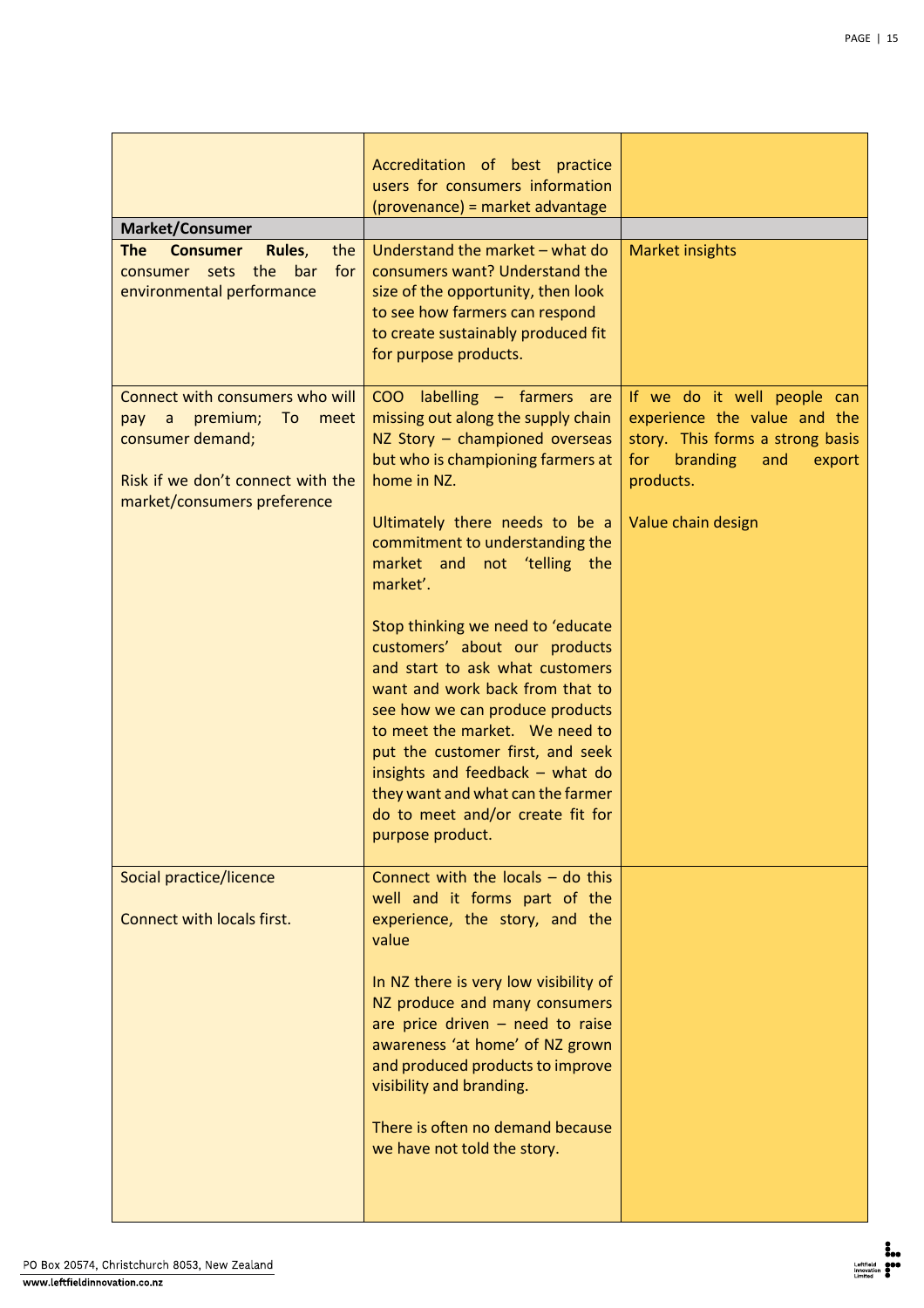| <b>Climate change+ Resilience</b>                                                                                                   |                                                                                                                                                                                                                                                                                                |                                                                                                                                                                                                                                                                                                                                                                                                                                                                                                                                       |
|-------------------------------------------------------------------------------------------------------------------------------------|------------------------------------------------------------------------------------------------------------------------------------------------------------------------------------------------------------------------------------------------------------------------------------------------|---------------------------------------------------------------------------------------------------------------------------------------------------------------------------------------------------------------------------------------------------------------------------------------------------------------------------------------------------------------------------------------------------------------------------------------------------------------------------------------------------------------------------------------|
| Climate change, Sustainability<br>Compliance - national, regional,<br>demand from consumers<br><b>Environmental Integrity</b>       | Sustainability,<br>fresh<br>water,<br>climate,<br>minimum<br>inputs,<br>precision<br>farming,<br>proof<br><b>of</b><br>placement                                                                                                                                                               |                                                                                                                                                                                                                                                                                                                                                                                                                                                                                                                                       |
| <b>Trusted Data</b>                                                                                                                 |                                                                                                                                                                                                                                                                                                |                                                                                                                                                                                                                                                                                                                                                                                                                                                                                                                                       |
| Accurate data to support decision<br>making at a regional, catchment<br>and farm level.                                             | Protection and enhancement of<br>quality,<br>soil<br>health,<br>water<br>biodiversity, wetlands, reducing<br>carbon footprint.<br>Accreditation of best practice<br>users for consumers information<br>(provenance) = market advantage<br><b>UN</b><br>Sustainable Development<br><b>Goals</b> |                                                                                                                                                                                                                                                                                                                                                                                                                                                                                                                                       |
| <b>Land Suitability</b>                                                                                                             |                                                                                                                                                                                                                                                                                                |                                                                                                                                                                                                                                                                                                                                                                                                                                                                                                                                       |
| <b>Catchment focused</b><br>Optimising the land resource -<br>what is the land capable<br>of/suitable for producing<br>sustainably? | On-farm water storage, capture<br>effluent / drainage for reuse,<br>address drainage onto<br>other<br>properties<br>Involvement in catchment groups<br>to help identify and address water<br>quality, sediment, and biodiversity<br>issues.                                                    |                                                                                                                                                                                                                                                                                                                                                                                                                                                                                                                                       |
| <b>Value Chain/Supply Chain</b>                                                                                                     |                                                                                                                                                                                                                                                                                                |                                                                                                                                                                                                                                                                                                                                                                                                                                                                                                                                       |
| Redesign value chain to ensure<br>money flows back to the farm;<br>Consumer to producer map<br>vertical integration; Market gain    | Take a staged approach:-<br><b>Value Capture</b><br><b>Value Creation</b><br>There is no vision in the supply<br>chain<br>There are plenty examples of the<br>supply chain being broken<br>Collaborate<br>effectively<br>more<br>across the supply chain in grains<br>and wool                 | Firstly, look for areas where we<br>can collaborate and add value.<br>Look at where there are steps<br>where the ticket is being clipped<br>that can be omitted.<br>Strong wool example - look at<br>the supply chain and see what is<br>not working.<br>There is no visibility across the<br>wool value chain where a<br>farmer's wool goes.<br>Wool is seen as expensive for use<br>as home insulation $-$ but if we<br>were to use the low value parts of<br>the fleece could it change this.<br>Redesigning the supply chain will |
|                                                                                                                                     |                                                                                                                                                                                                                                                                                                | not be welcomed by some                                                                                                                                                                                                                                                                                                                                                                                                                                                                                                               |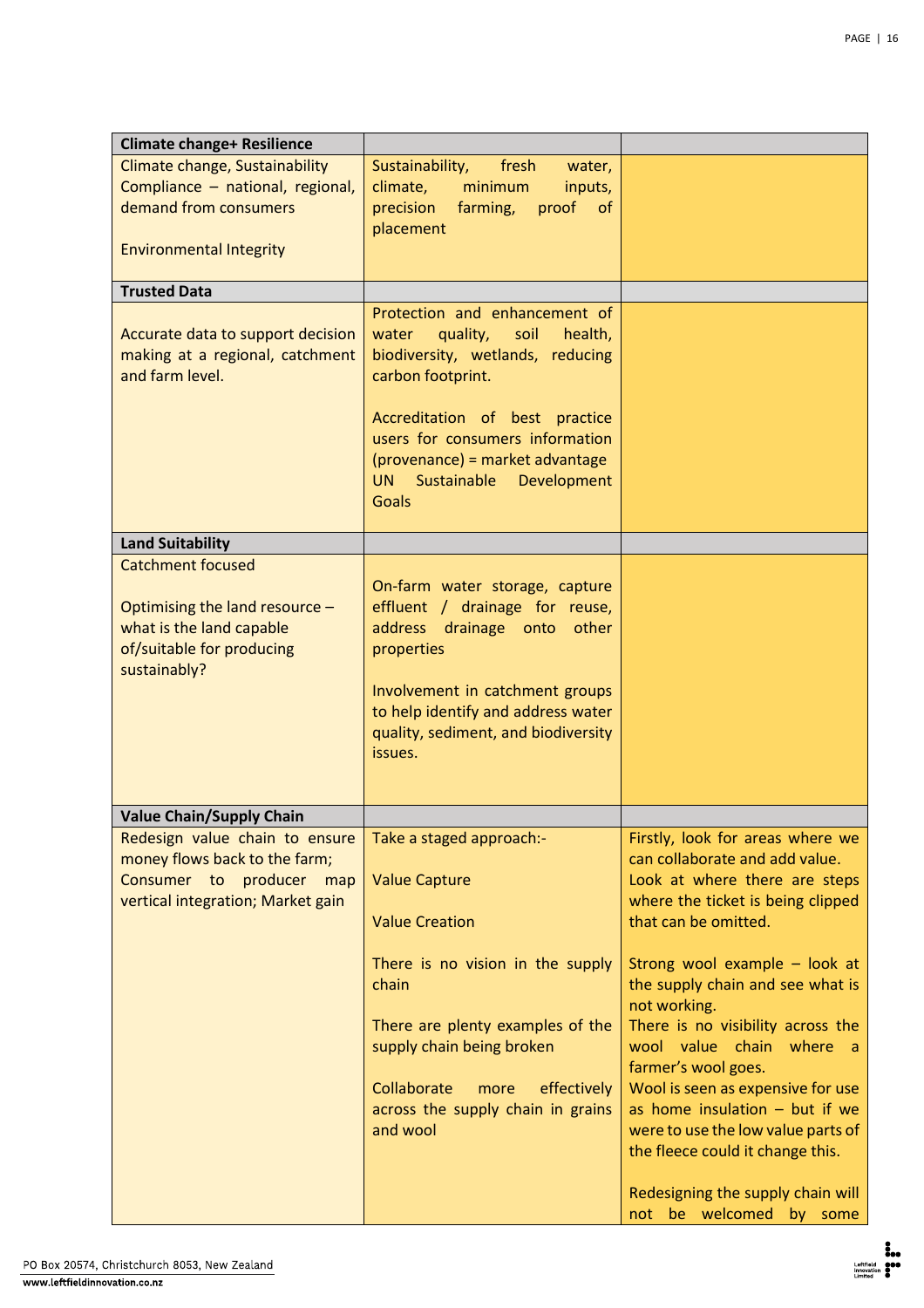|                                    | Horticulture - high value                                                                                                                                                                                                                | participants who have always<br>done things a certain way. We<br>need to challenge this, and they<br>need to look at their business and<br>how it will fit into the future wool<br>value chain.<br>opportunity is<br>more<br>An<br>$\overline{a}$<br>innovative on-farm slaughter of<br>animals<br>A key barrier is knowledge of the<br>system and how to do something<br>outside of their skill area. Need<br>to promote getting good hort<br>grads to support them. |
|------------------------------------|------------------------------------------------------------------------------------------------------------------------------------------------------------------------------------------------------------------------------------------|-----------------------------------------------------------------------------------------------------------------------------------------------------------------------------------------------------------------------------------------------------------------------------------------------------------------------------------------------------------------------------------------------------------------------------------------------------------------------|
|                                    |                                                                                                                                                                                                                                          |                                                                                                                                                                                                                                                                                                                                                                                                                                                                       |
| Infrastructure availability        | We<br>to optimise<br>the<br>need<br>infrastructure that exists                                                                                                                                                                           |                                                                                                                                                                                                                                                                                                                                                                                                                                                                       |
| <b>New Business Models</b>         |                                                                                                                                                                                                                                          |                                                                                                                                                                                                                                                                                                                                                                                                                                                                       |
| New business models to connect     | Food producers often manage the                                                                                                                                                                                                          |                                                                                                                                                                                                                                                                                                                                                                                                                                                                       |
| farmers to customers, Equity       | whole supply chain $-$ a skill set                                                                                                                                                                                                       |                                                                                                                                                                                                                                                                                                                                                                                                                                                                       |
| partnership opportunities          | issue!                                                                                                                                                                                                                                   |                                                                                                                                                                                                                                                                                                                                                                                                                                                                       |
|                                    | Awareness of various models to<br>support the next generation of<br>farmers coming on, and/or to<br>optimise current farm business<br>structures<br>i.e.<br>equity<br>partnerships, lease, share farm<br>etc.                            |                                                                                                                                                                                                                                                                                                                                                                                                                                                                       |
| Participate in 'value capture' and | Individual<br>farmers<br>need<br>to                                                                                                                                                                                                      | Learn more about what the                                                                                                                                                                                                                                                                                                                                                                                                                                             |
| value creation/add                 | understand the supply chain and                                                                                                                                                                                                          | attributes they want are and                                                                                                                                                                                                                                                                                                                                                                                                                                          |
| Market gain                        | decide as to how far you want to<br>participate beyond the farm gate.<br>If skills are a challenge, look at<br>forming<br>business<br>new<br>models/partnerships to bring on<br>the right skills.<br>Focus initially on the lowest value | why, learn more about the raw<br>product, consumer, and what<br>story they want that they are not<br>currently getting as there is no<br>visibility of the grower. There<br>may be direct benefits of the<br>provenance story, but also need<br>to be aware that it may not result                                                                                                                                                                                    |
|                                    | product and look at how you can<br>capture more value as a first step.                                                                                                                                                                   | in a premium so the indirect<br>benefit of raising the profile of                                                                                                                                                                                                                                                                                                                                                                                                     |
|                                    | Eg. Create grower group for hops,<br>assist with harvesting, picking and<br>drying to offset costs of new<br>fences, could look at different                                                                                             | the<br>better<br>grower<br><i>is</i><br>a<br>understanding<br>of<br>food<br><b>NZ</b><br>producers'.                                                                                                                                                                                                                                                                                                                                                                  |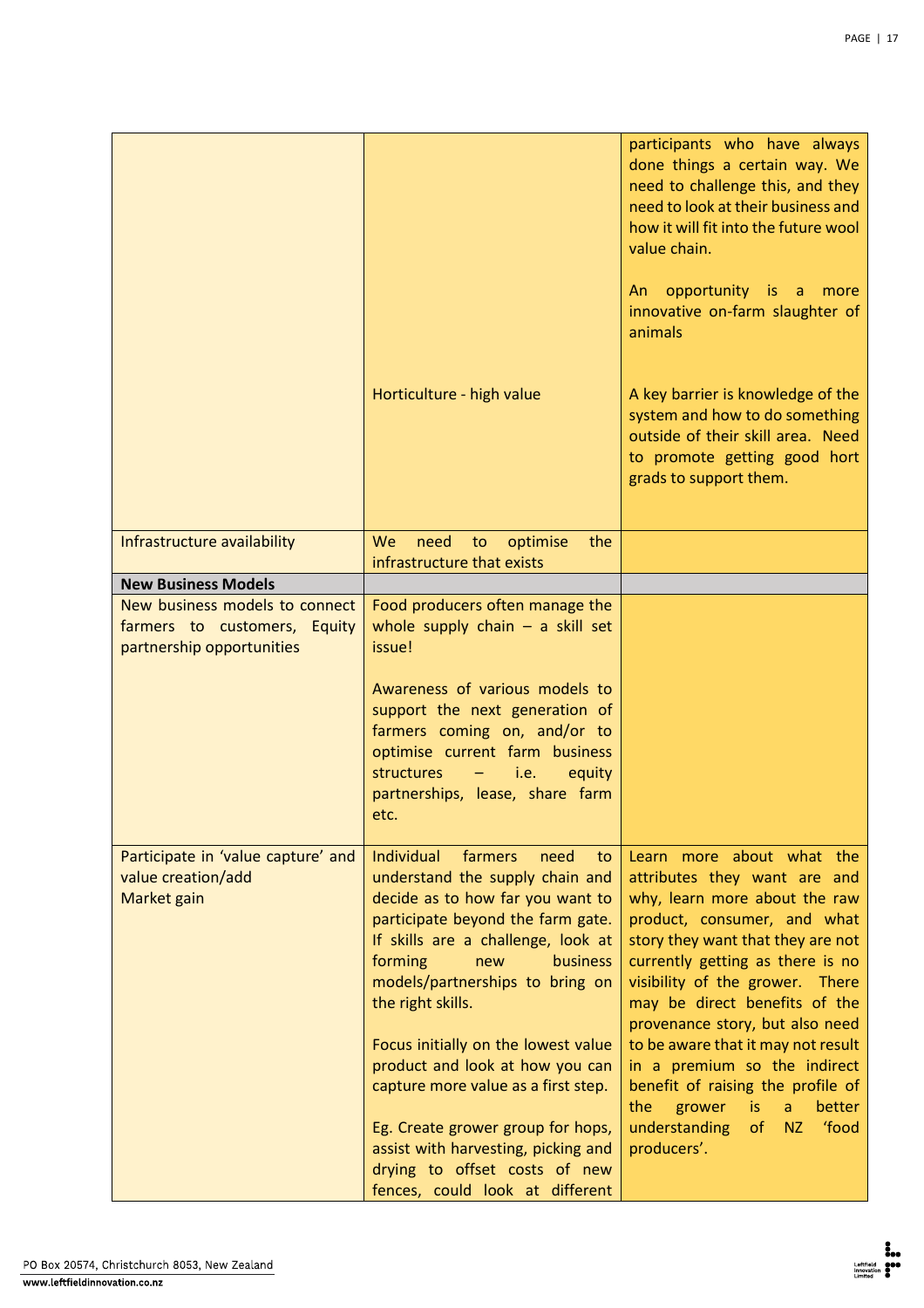|                                                                                                                      | varieties of hops net that are<br>easier to harvest<br>Growing hardwoods for posts. |                                                                                                                 |
|----------------------------------------------------------------------------------------------------------------------|-------------------------------------------------------------------------------------|-----------------------------------------------------------------------------------------------------------------|
| Create diversity of income,<br>Resilience; Spread risk; Reducing<br>inputs; Productivity; Labour costs<br>increasing |                                                                                     | Lack of product development $-$<br>need to do more with our raw<br>materials here in NZ to capture<br>the value |

### Table 3: Why, What and How

## <span id="page-18-0"></span>5.1 Value capture based future farm system opportunities identified

Several potential opportunities that fit with future focused farm system thinking centered around capturing more value from known land uses were discussed at the workshop. Some of these opportunities are currently being developed (grains/pulses and strong wool) via other initiatives.

- Innovative meat processing
- Strong Wool
- Olive/dairy land use integration for high value olive products
- Hops understand the opportunity for Wairarapa
- Grains grower groups producing grains with provenance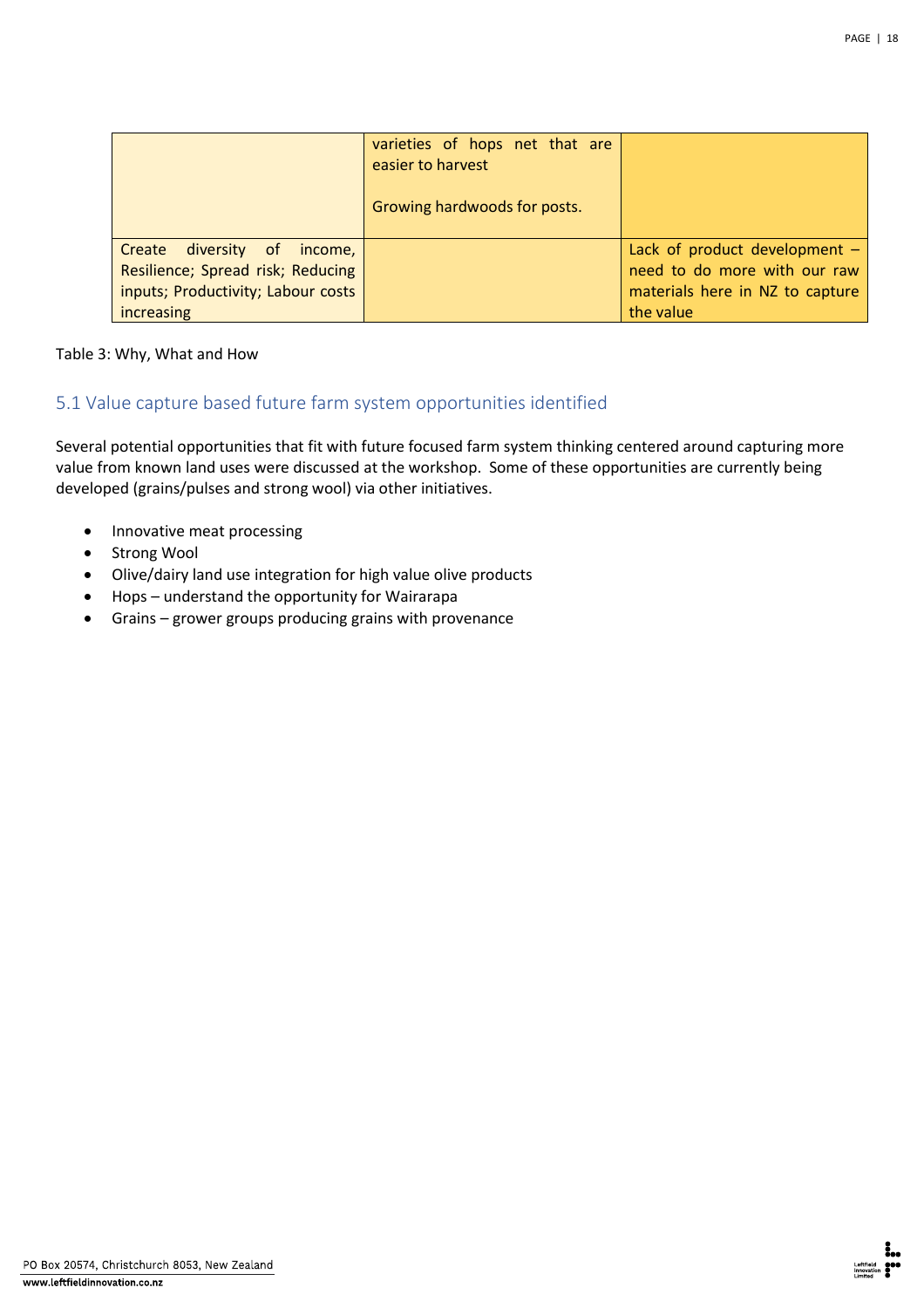# <span id="page-19-0"></span>6.0 WHAT do we need to look at changing?

Asking the 'Why', 'What' and 'How' questions enabled the group to see that they were generally aligned on 'Why' they needed to make changes to their farm system and business. A number of farmers also shared many similar views as to 'What' needed to change. The 'How' do they do this became the challenge, as there were many gaps in responses as to 'How' they would activate the 'Why' and 'What'.

The eight themes were mapped to examine the relationships between each theme. Of note was the dominance of mindset and business models, which were identified by several farmers as the keys to enabling farmers to consider and participate in various opportunities. The mapping also illustrated the multiple links between trusted data and the 7 other themes.



Diagram 2: Theme Web

## <span id="page-19-1"></span>6.1 What can we learn from this theme web?

- The step toward future ready farm systems requires both the right **mindset** open, future focused; and understanding the opportunities for **new business models** to bring groups of farmers together that share similar values to enable them to **redesign value chains** to capture more value from what they produce.
- **Trusted data** from the market through to the environmental impacts of land use choices enables more transparent decision making to achieve outcomes for addressing for example **climate change**, it underpins accountability to New Zealand and the consumer through an authentic provenance story. While trusted data had a number of linkages equivalent to mindset and business models, the importance of trusted data did not feature in the workshop discussions and interviews to the same extent as the need for a future focused mindset and business model opportunities.

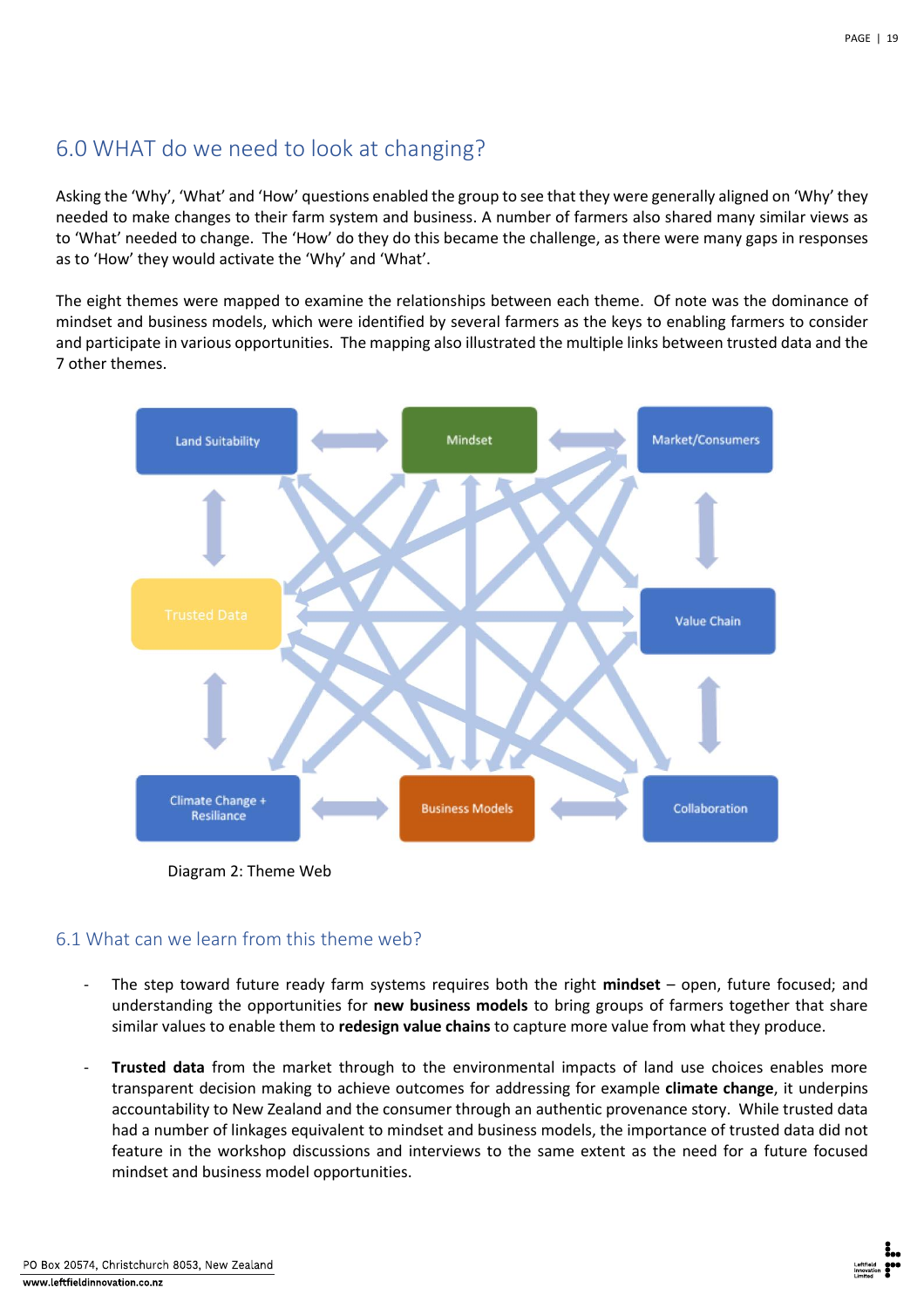- The theme web is not sector constrained and could encourage activity across the food and fibre industry. Sector groups tend to operate in silos. However, many farm systems are 'mixed' and those farmers generally belong to more than one 'sector' group. Future farm systems have the potential to be more integrated / mixed if there is a **market/Consumer led** focus overlaid with an assessment of **land suitability**, and a focus on **business models** that enable **collaboration** between farmers to meet a market demand.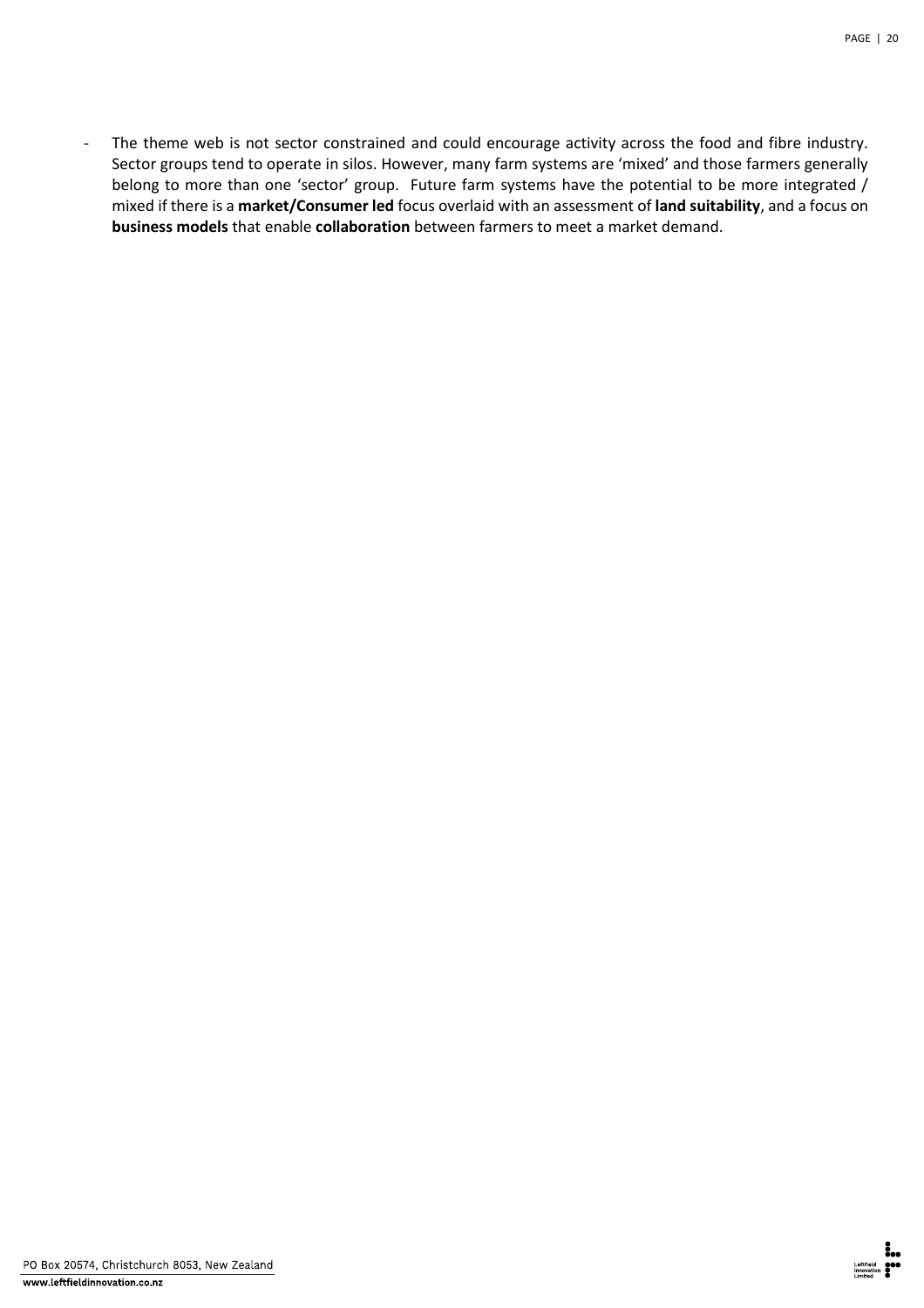# <span id="page-21-0"></span>7.0 Why and What of Future Ready Farm Systems - Alignment with Te Taiao Success Indicators

The Primary Sector Council recently released a report Te Taiao – Fit for a better world Aotearoa New Zealand. This report identifies that to be successful in the future the food and fibre industry in New Zealand needs to change and adapt in many things it does. This workshop reinforced many of the key principles of the report. Of note, the highlevel vision for Te Taiao was seen by some farmers in the workshop as out of touch with excellence in practice of many land managers and 'condescending'.

It is interesting to note that collaboration and business models were not specifically mentioned in the Success Indicators. Understanding how these two themes identified by the workshop and interview participants would help achieve the success indicators and outcomes identified for the Fit for a better world vision may be worth looking into further.

The following table lists the Success Indicators noted in the Fit for a Better World Aotearoa New Zealand, Agriculture, Food & Fibres Sector Vision and Strategic Direction Towards 2030 document. These Success Indicators have been grouped under the Workshop established themes.

| <b>Wairarapa Workshop Theme</b> | Success Indicators - Fit for a Better World Aotearoa New Zealand,<br>Agriculture, Food & Fibres Sector Vision and Strategic Direction Towards                                                                                                                                                                                                                                   |  |
|---------------------------------|---------------------------------------------------------------------------------------------------------------------------------------------------------------------------------------------------------------------------------------------------------------------------------------------------------------------------------------------------------------------------------|--|
|                                 | 2030 (pg 9 & 10)                                                                                                                                                                                                                                                                                                                                                                |  |
| <b>Mindset</b>                  | Having access to tools and the frameworks empowers people to<br>$\overline{\phantom{a}}$<br>manage change.<br>Tools and decision making - Update of tools and frameworks that<br>$\overline{\phantom{a}}$                                                                                                                                                                       |  |
|                                 | support decision making                                                                                                                                                                                                                                                                                                                                                         |  |
| <b>Market/Consumers</b>         | Market access and development -<br>Grow and develop billion-dollar NZ industries through category<br>ownership and premium value chains.                                                                                                                                                                                                                                        |  |
|                                 | Value add - select the market niches where we can excel in<br>providing and capturing value - and keep a razor-sharp focus on<br>those.                                                                                                                                                                                                                                         |  |
|                                 | The consumers we need to work with are the types of people who<br>have choices and want to live by values. They are interested in the<br>story of how these outstanding food and fibres are produced: the<br>carbon footprint, the water footprint, the biodiversity impact                                                                                                     |  |
|                                 | The success of the sector transformation will therefore depend on<br>capturing value and rewarding those who produce and supply<br>outstanding, ethically produced food and fibres. It is propose this<br>can be achieved through a New Zealand premium food and fibres<br>provenance system. This would entail two main parts - verified<br>products and associated marketing. |  |
| <b>Supply and Value Chain</b>   | Capturing more value - can be achieved through a New Zealand<br>premium food and fibres provenance system. This would entail<br>two main parts - verified products and associated marketing.                                                                                                                                                                                    |  |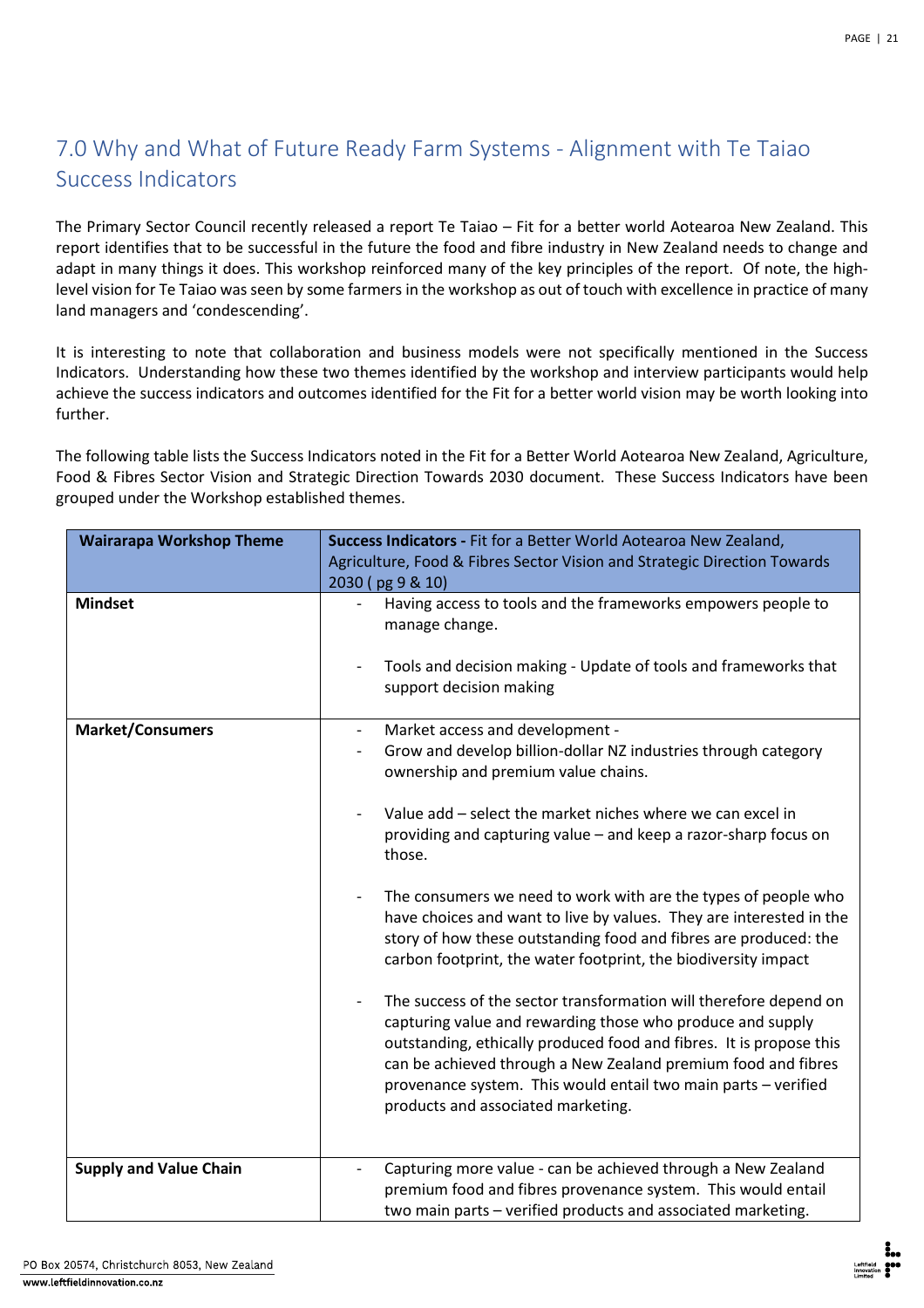|                                    | Business and value chain development<br>Focus on growing billion dollar-plus industries, developing new<br>$\overline{\phantom{a}}$<br>billion-dollar industries, nurturing entrepreneurship, and<br>supporting the development of more premium value chains that<br>we won and that return value to us in New Zealand -<br>Ones that produce very good yields, where we have unique IP and<br>where we can capture value.<br>The enablers will be: developing policy to support business<br>development in our sector, and aligning research, innovation,<br>tertiary education and training capability. |
|------------------------------------|-----------------------------------------------------------------------------------------------------------------------------------------------------------------------------------------------------------------------------------------------------------------------------------------------------------------------------------------------------------------------------------------------------------------------------------------------------------------------------------------------------------------------------------------------------------------------------------------------------------|
| Collaboration                      | Not specifically mentioned                                                                                                                                                                                                                                                                                                                                                                                                                                                                                                                                                                                |
| <b>Business Models</b>             | No specifically mentioned<br>$\overline{\phantom{a}}$                                                                                                                                                                                                                                                                                                                                                                                                                                                                                                                                                     |
| <b>Climate Change + Resilience</b> | Climate resilience - We need to tackle climate change with<br>$\overline{\phantom{a}}$<br>urgency. Our science and research effort, government policy and<br>our strategic planning as a sector must set an ambitious course for<br>carbon neutrality and at the same time support resilience in our<br>rural communities and economies. We also need to profoundly<br>shift how we relate to and use water.<br>Regenerative farming and establishment of Te Taiao  design a NZ                                                                                                                           |
|                                    | based regenerative farming approach based on current sustainable<br>practices and a mindset of continuous improvement and the<br>principles of Te Taiao and the Matauranga that underpins it.<br>Supporting farm level change                                                                                                                                                                                                                                                                                                                                                                             |
| <b>Trusted Data</b>                | Data provides all kinds of benefits, at national, regional and<br>catchment levels, as well as for individuals and their businesses.<br>Information must be designed and managed to provide trusted<br>data                                                                                                                                                                                                                                                                                                                                                                                               |
| <b>Land Suitability</b>            | Land use optimisation will be most effective at the regional level.<br>We will ask, "what is best farmed here, in this place, with this<br>climate, soil, topography"                                                                                                                                                                                                                                                                                                                                                                                                                                     |

Table 4: Te Taiao – Fit for a better world – alignment with Workshop themes.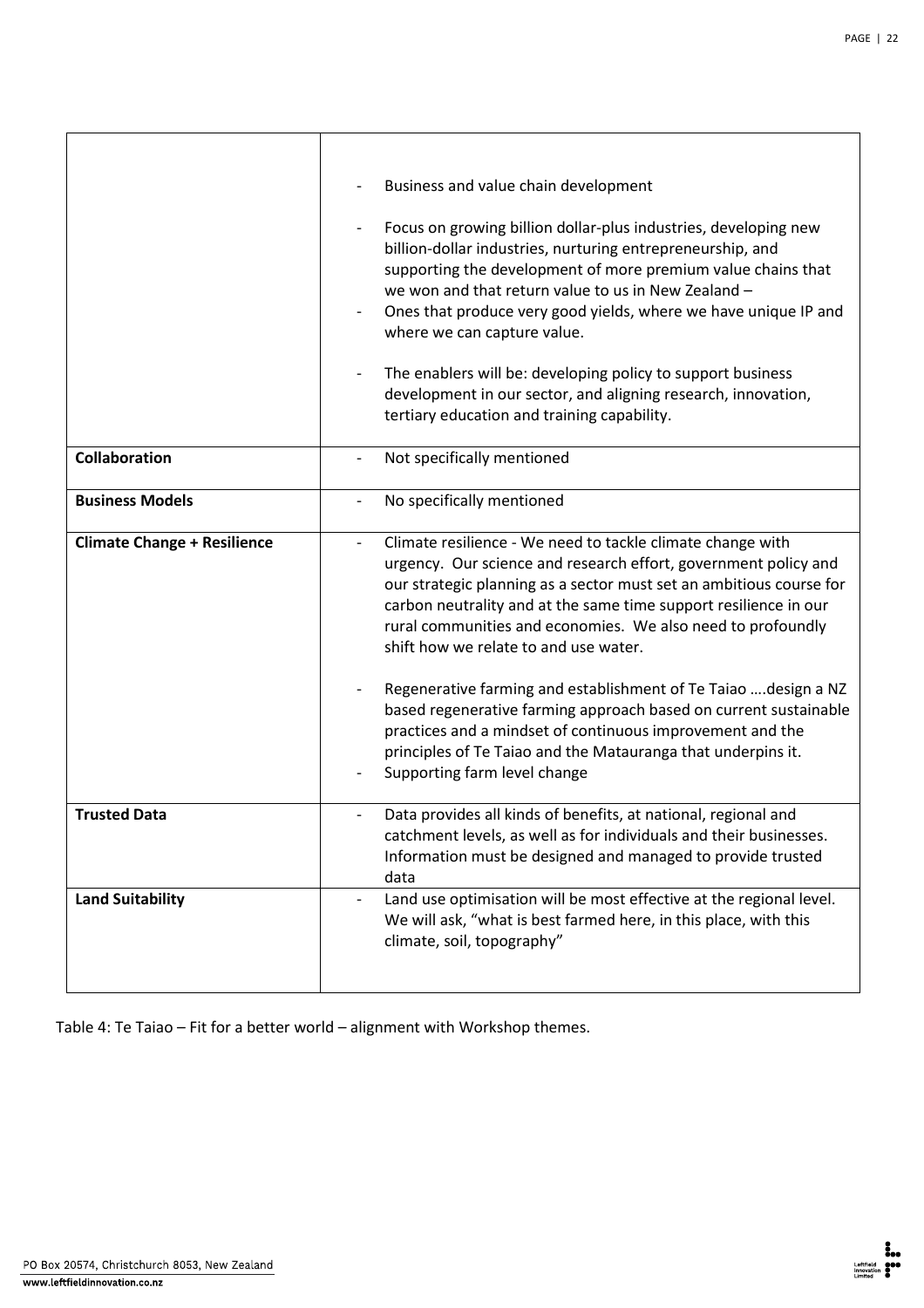# <span id="page-23-0"></span>8.0 What is missing: Gaps and Actions

A number of the farmers involved in the workshop and interviews were generally people that demonstrated their attitudes, mindset, and the extent to which they are currently working 'beyond the farm gate' to capture and create more value is important to achieve a future ready farm system. However, they also highlighted the struggles they had encountered over the years, often associated with the 'How', to achieve a farm system that was more financially and environmentally resilient.

## <span id="page-23-1"></span>8.1 Gaps

For the purpose of determining a core set of actions, we have focused on the gaps in relation to the dominant themes of mindset and new business models and suggesting tools/support that could be used to overcome these gaps.

| <b>Gaps</b>                                                 | Potential solution - tool, support                     |
|-------------------------------------------------------------|--------------------------------------------------------|
| Mindset - tool to support identification of individual's    | Multi Criteria Decision Making (MCDM) assessment       |
| values, and how this can be used to establish               |                                                        |
| collaborative producer/grower groups.                       | 8 of the farmers interviewed have confirmed they       |
|                                                             | would like to complete a MCDM assessment               |
| <b>New business models</b>                                  | Support and structure are required to execution of the |
|                                                             | model and ongoing management.                          |
| Support to identify models that can bring groups of         |                                                        |
| farmers with aligned values together to capture and/or      | While there are a number of examples, such as          |
| create more value from their farm, and the collective       | MyFarm, in relation to new opportunities and models,   |
| land area farmed.                                           | and various sector groups supporting future ownership  |
|                                                             | structures. We suggest that a focus group approach     |
| The business models could include a range of options        | would be the best way to share information, experience |
| (partnership/equity models) to:                             | and approaches relating to business models that can    |
|                                                             | support next generation, cross sectors, cross farm     |
| Enable land use transformation to higher value<br>$\bullet$ | boundary and catchment benefits and scale to meet      |
| futures                                                     | market opportunities.                                  |
| Enable the next generation of farmers                       |                                                        |
| Enable farmers to achieve mixed businesses<br>$\bullet$     | A useful next step could be to undertake an evaluation |
| within the same farm boundaries                             | with the support of a number of farmers (pre-focus     |
| Enable cross-farm boundary and catchment<br>$\bullet$       | group establishment) of business models, their         |
| benefits for emissions to air and water.                    | characteristics, effectiveness, and any barriers to    |
| Enable scale up to meet the market - producer<br>$\bullet$  | enablement.                                            |
| and grower groups to ensure value is shared                 |                                                        |
| and more flows back to the farm.                            |                                                        |
| enable the best 10% of a farm to be farmed by               |                                                        |
| say horticulture and the worst 10% to be                    |                                                        |
| farmed by a Forester.                                       |                                                        |
| Support toll processing of varying scales from              |                                                        |
| niche producers to higher volume producer                   |                                                        |
| groups.                                                     |                                                        |

Table 5: Gaps and potential solutions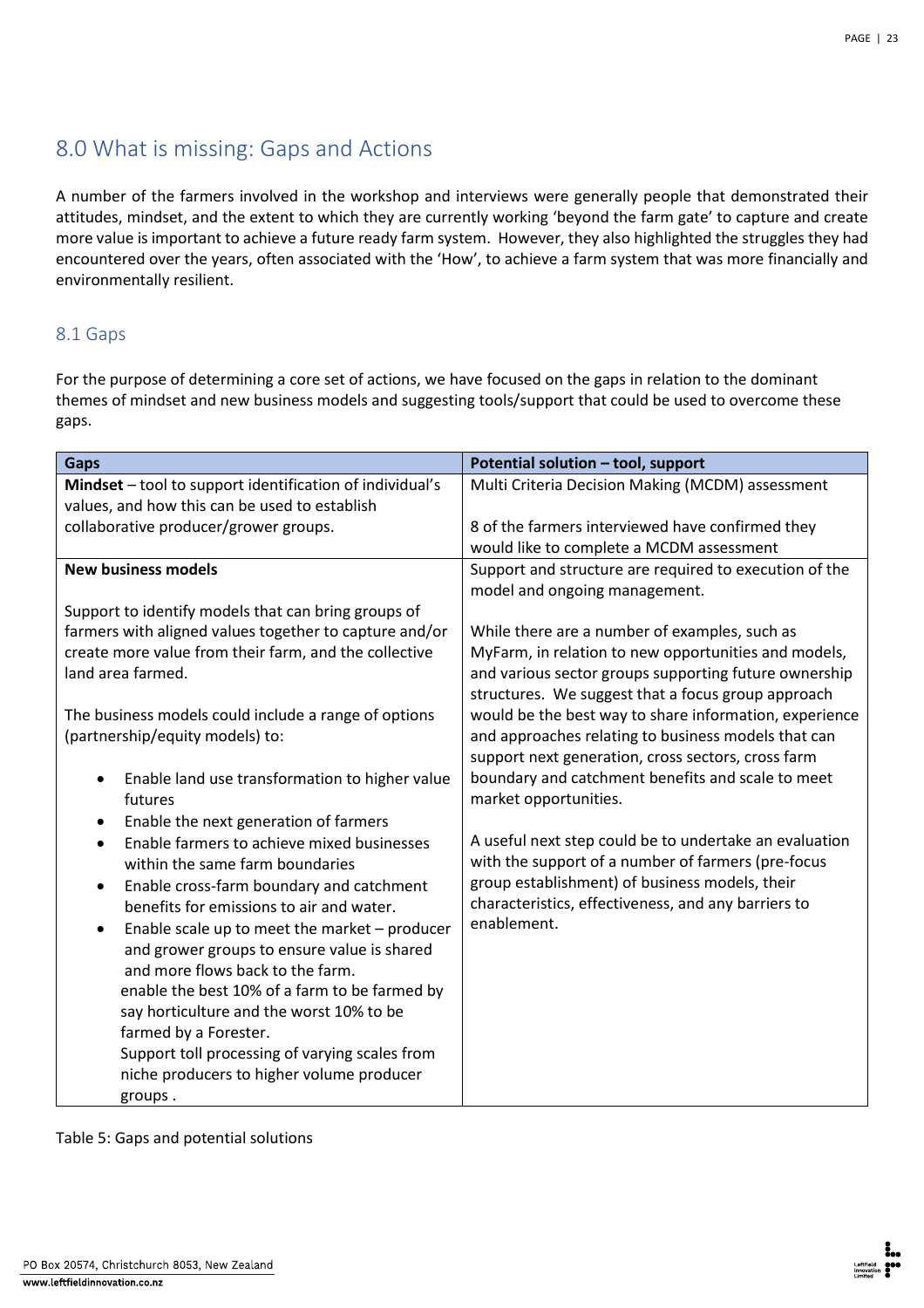## <span id="page-24-0"></span>8.2 Actions - Activating the 'How'

An objective of the Project is to create an exemplar of how a market-led future farm system land use opportunity can be created.

Any one of the potential value-add opportunities identified during the workshop could be selected to develop this exemplar. We have selected the Olive production integrated into a dairy system to develop this exemplar. We have selected this option as the olive processor was a workshop participant and actively seeking to identify opportunities to expand supply of olives, thus, we have both the processor and the farmer in the room – two key participants in the value chain, and both with a future focused mindset.

### <span id="page-24-1"></span>8.2.1 Exemplar – Olive/dairy land use integration for high value olive products

| <b>Theme</b>        | <b>Activation steps</b>                                                                     |
|---------------------|---------------------------------------------------------------------------------------------|
| Mindset             | Based on the exemplar scope (and the knowledge that the olive processor is supportive),     |
|                     | engage with a range of Wairarapa based dairy farmers to seek interest in participating in   |
|                     | an olive/dairy initiative. Screen participants using the MCDM assessment tool.              |
| Collaboration       | Based on the outcome of the MCDM assessment, identify the farmers who have values           |
|                     | aligned with this cooperative opportunity. Have a facilitator work with the selected        |
|                     | group and the processor to determine the way in which they aim to collaborate, how          |
|                     | they will work together from a system perspective - integrating dairy and olive             |
|                     | production, and the approach to share skills and expertise.                                 |
|                     |                                                                                             |
| Market/Consumer     | The olive processor has the market insights in relation to the value-add olive products     |
|                     | and co-products.                                                                            |
|                     |                                                                                             |
|                     | Identify where further detailed market insights are required if necessary.                  |
|                     |                                                                                             |
|                     | Engage capability to support next level of market insights if required.                     |
| Climate Change +    | Model the dairy/olive system - phosphates, nitrogen and carbon flows.                       |
| Resilience          |                                                                                             |
|                     | Model the carbon sequestration impact of olive trees (International Olive Council have      |
|                     | completed considerable work on this).                                                       |
|                     | Dairy cow consumption of an olive by-product for animal health or reduced methane           |
|                     | emissions.                                                                                  |
|                     |                                                                                             |
|                     | Assess the stabilisation and storage requirements of the olive by-product to ensure a       |
|                     | suitable annual supply of dairy cow food (note Professor Richard Archer, Massey             |
|                     | University is an interested party that could potentially contribute to this research).      |
|                     |                                                                                             |
| <b>Trusted Data</b> | Identify the key data that supports the ability of the 'dairy/olive producer group' to tell |
|                     | the provenance story including the environmental benefits.                                  |
|                     | Link this data to a QR Code based app (existing ex LFI).                                    |
| Land Suitability    | Science questions to be answered include -                                                  |
|                     |                                                                                             |
|                     | 1. Identification of suitable land (i.e. the best 10%) - soils, climate/rainfall etc        |
|                     | Identification of the best olive tree cultivars<br>2.                                       |
|                     |                                                                                             |

We can demonstrate that the eight themes identified can be given effect to by this exemplar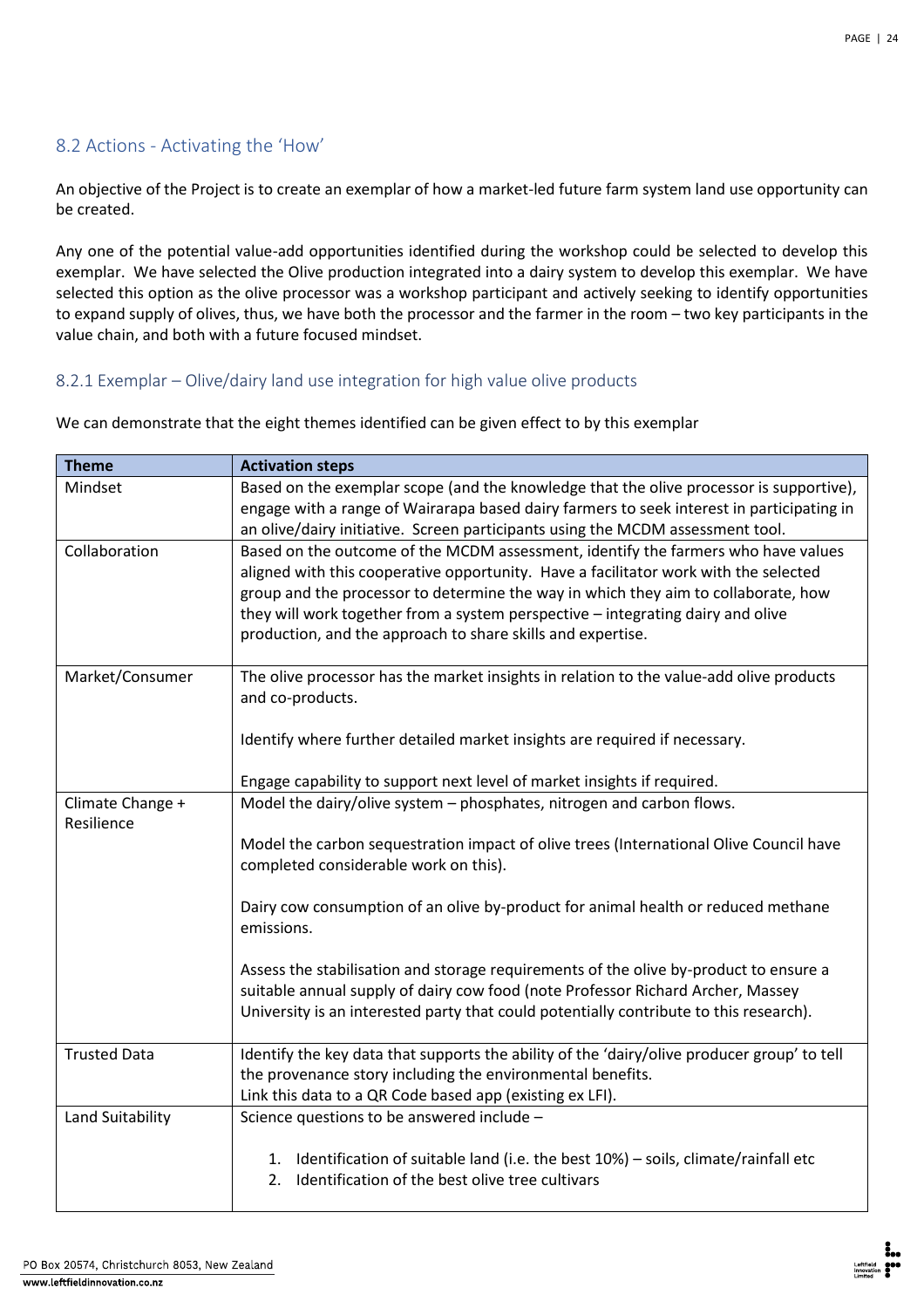|                             | Complete a Land Use Suitability assessment for each participating dairy farm.                                                                                                                                                                                                                                                                                                                                                                                                                                                                                                                                                                                       |
|-----------------------------|---------------------------------------------------------------------------------------------------------------------------------------------------------------------------------------------------------------------------------------------------------------------------------------------------------------------------------------------------------------------------------------------------------------------------------------------------------------------------------------------------------------------------------------------------------------------------------------------------------------------------------------------------------------------|
| Value Chain/Supply<br>Chain | Having the olive processor part of the producer group from the start enables the group<br>to work together to identify how they will redesign the supply chain to ensure as much<br>value is captured for the group as possible. Identify the links directly to markets and<br>consumers for the high value food products, and animal food from by-products and<br>where in each of those supply chains they can remove participants that do not add<br>value.<br>Develop a long-term supply agreement to ensure all parties have certainty and clarity on<br>the baseline contract price. Include mechanism to adjust the price for market upside<br>fluctuations. |
| <b>New Business Models</b>  | Facilitated discussion with the founding group members on the business model options<br>that best suit their ambitions and skills. For example, determine who owns the olive<br>trees, who manages them. Is there an opportunity for various ownership models in<br>relation to the olive groves? As a group, what is the best model to enable farmers and<br>processor to benefit long term?<br>How will the group enable new farmers to join if expansion is considered favorable in the<br>future?                                                                                                                                                               |

Table 6: Exemplar – Activation Steps

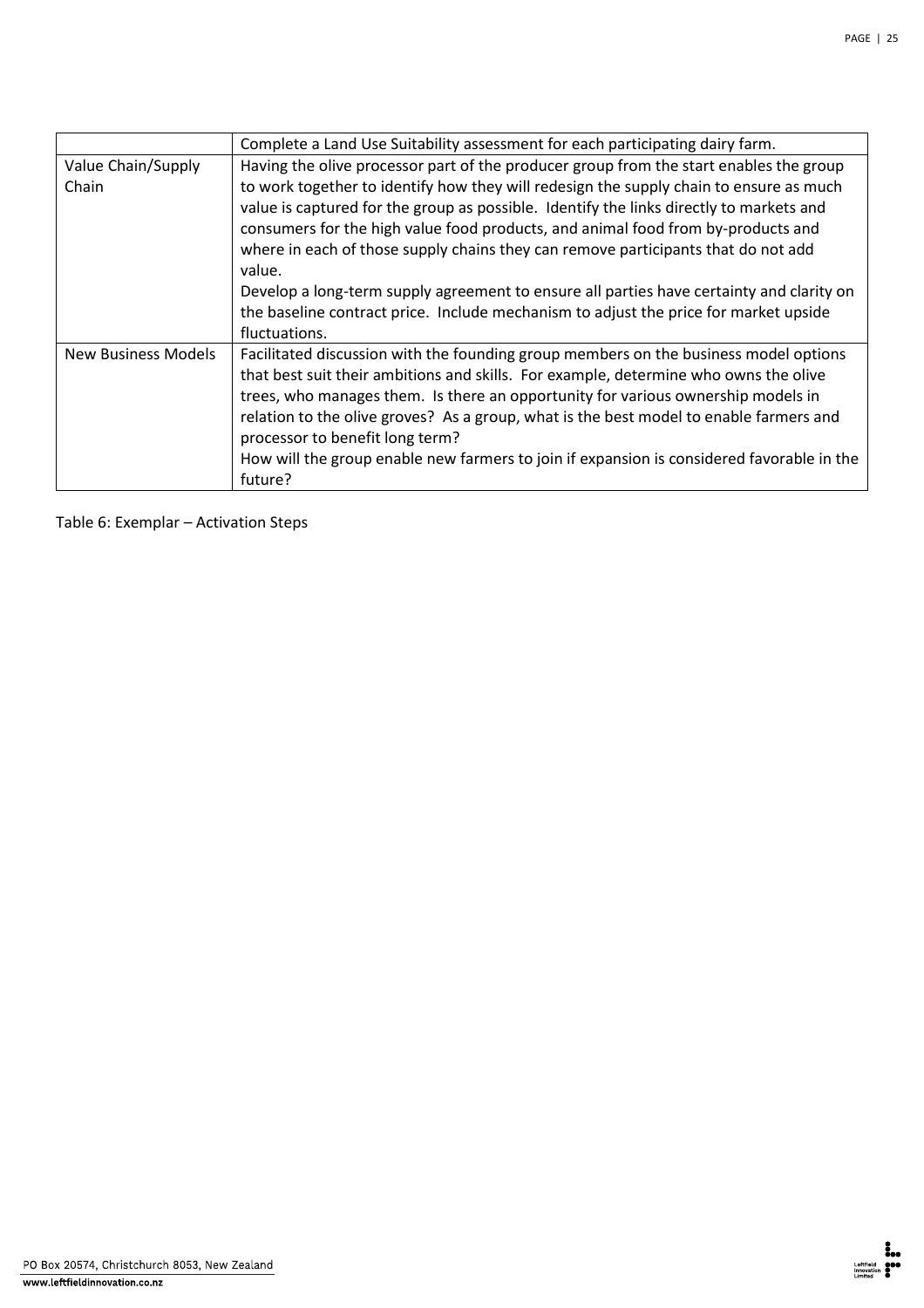# <span id="page-26-0"></span>9.0 Comparison between Canterbury and Wairarapa – Farmer Workshops

There were several key messages and themes common between both Canterbury and Wairarapa farmer groups. The most obvious difference between the two groups was the extent to which the Wairarapa farmers were already focused on participating beyond the farm gate and the level of current participation /or understanding of the need to be involved to capture more value back to the farm. Examples of the Wairarapa farmers activities beyond the farm gate included taking action to be involved in the market and linking closer to the consumer via business ventures such as 999 Farms (premium grass fed beef to USA consumers); a beef producer partnering with a China based marketer to connect to premium chefs and retailers in China; supplying wheat to Breadcraft with a view to providing provenance enabling Breadcraft to tell the Wairarapa story; Mark Guscott's lamb story: participation in a farmer producer group supplying Sheep and beef to Silver Fern Farms; start-up farmer group looking at market opportunities for strong wool.

The Canterbury group were very 'within the farm gate' focused. It is important to note that the difference in time, December 2018 and July 2020 may be a reason for this as the conversation across the agri sector in the last 2 years has been centred around participating in the value chain to capture more value. The selection of participating farmers and how the workshop was run may also have impacted on the outcome. In saying that, as indicated above many of the Wairarapa farmers have been actively involved in value capture or creation opportunities for many years.

Both groups were, to varying extents, aware of why they need to change, however the Canterbury group were more strongly focused on both environmental limits and addressing profitability with the overhead cost of their investment in irrigation. Several noted significant limits to their options due to lack of further banking support. Both groups could describe what some of the things that need to change are, but the biggest challenge was how to activate these changes – the 'How'. There were several barriers and issues including skills, lack of clarity of the market opportunity, lack of ability and/or time to do it on their own – and thinking that they had to do it on their own to capture the most value.

At the conclusion of both the Canterbury and Wairarapa workshops, the following key themes and messages were captured.

- 1. Each farmer needs to understand their own values and drivers to enable them to make decisions relating to the future of their farm – from participating in new opportunities, to succession planning and environmental initiatives.
- 2. The need for farmers to be involved beyond the farm gate to find higher value opportunities for their businesses.
- 3. Where opportunities require scale and consistency of supply, the need for farmers to work together collaboratively to enable them to meet market demand.
- 4. Accelerating land use/farm system change was generally linked to identifying credible market opportunities with established value chains, rather than a focus on answering or solving a particular science question.
- 5. How farmers can work with parties in the value chain to de-risk land use change decisions needs to be explored more to develop fit for purpose business models/partnerships.
- 6. Farmers in both regions valued the MCDM assessment. The CPW Farmers who participated in a MCDM assessment found the information and insight it provided in relation to their business decision making useful.
- 7. Focus initially on capturing more value from what farmers know they can grow/raise on their farm, minimises the need for significant change or investment in on-farm infrastructure.
- 8. Ensure that any opportunities farmers are considering are consumer led.
- 9. Participating in any producer group should be based on firstly understanding that the group members share the same values.
- 10. The need to consider the emerging requirement to prove our story. Data captured on farm and through the supply chain can be used for multiple functions, including to tell an evidence-based provenance story to consumers who care, and thus to support farmers to retain their licence to operate.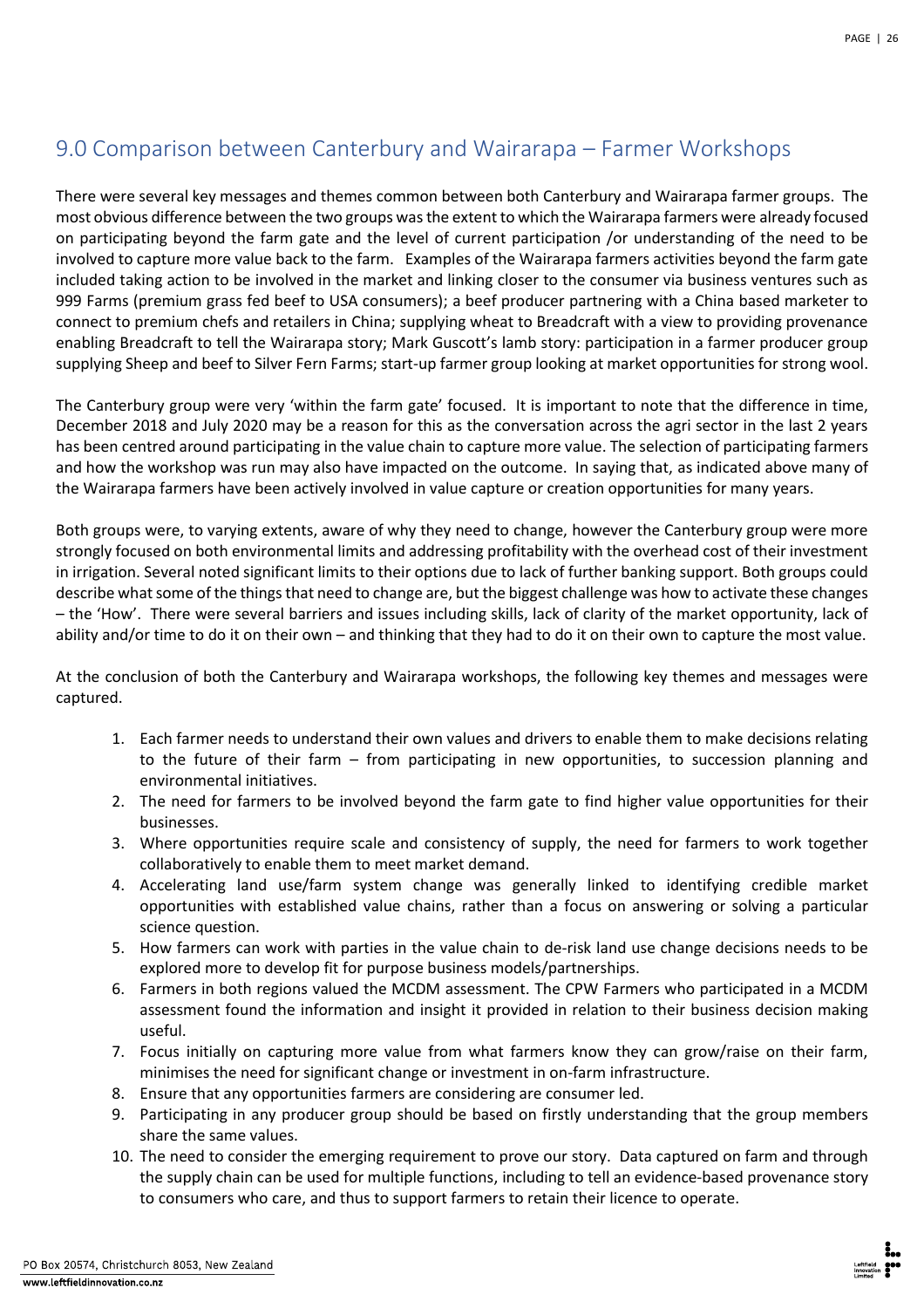A notable difference between the two groups was the Canterbury based CPW farmers had invested in irrigation, which was operational at the time of the workshop. Many were struggling to identify how to make irrigation pay, and therefore were looking for new land use options. However, they were not market focused. Rather their view was more around what can we grow/raise on our land. The Canterbury workshop highlighted the need to be market led, and the subsequent OLW-funded Speciality Grains and Pulses Study identified a range of grains and pulses land use opportunities that a number of these farmers will have the chance to participate in as the initiative is advanced into a commercial stage.

The Canterbury based group had the opportunity to participate in the MCDM assessment and the follow up 'results' presentation mid 2019 was very well received.

The Wairarapa farmers on the other hand have not taken on new irrigation, so this was not a major driver of the discussion at the workshop. However, Wairarapa Water Ltd are currently developing the Wakamoekau Community Water Storage Proposal which has included an assessment of market-led near-term opportunities for new land use options. Several of the farmers participating in the workshop have indicated they intend to invest in reliable water and are aware of this study and the opportunities identified.

The work undertaken by LFI and the OLW NGS team since the first workshop with Canterbury based CPW farmers in 2018 and subsequent Speciality Grains and Pulses Report 2019 has continued to be built upon and is contributing to the formation of a Wairarapa Grower Group as part of the LFI work with Wairarapa Water Ltd.

The diagram below indicates how the Olive/Dairy opportunity could further build on work that has been completed by the previous studies and workshops.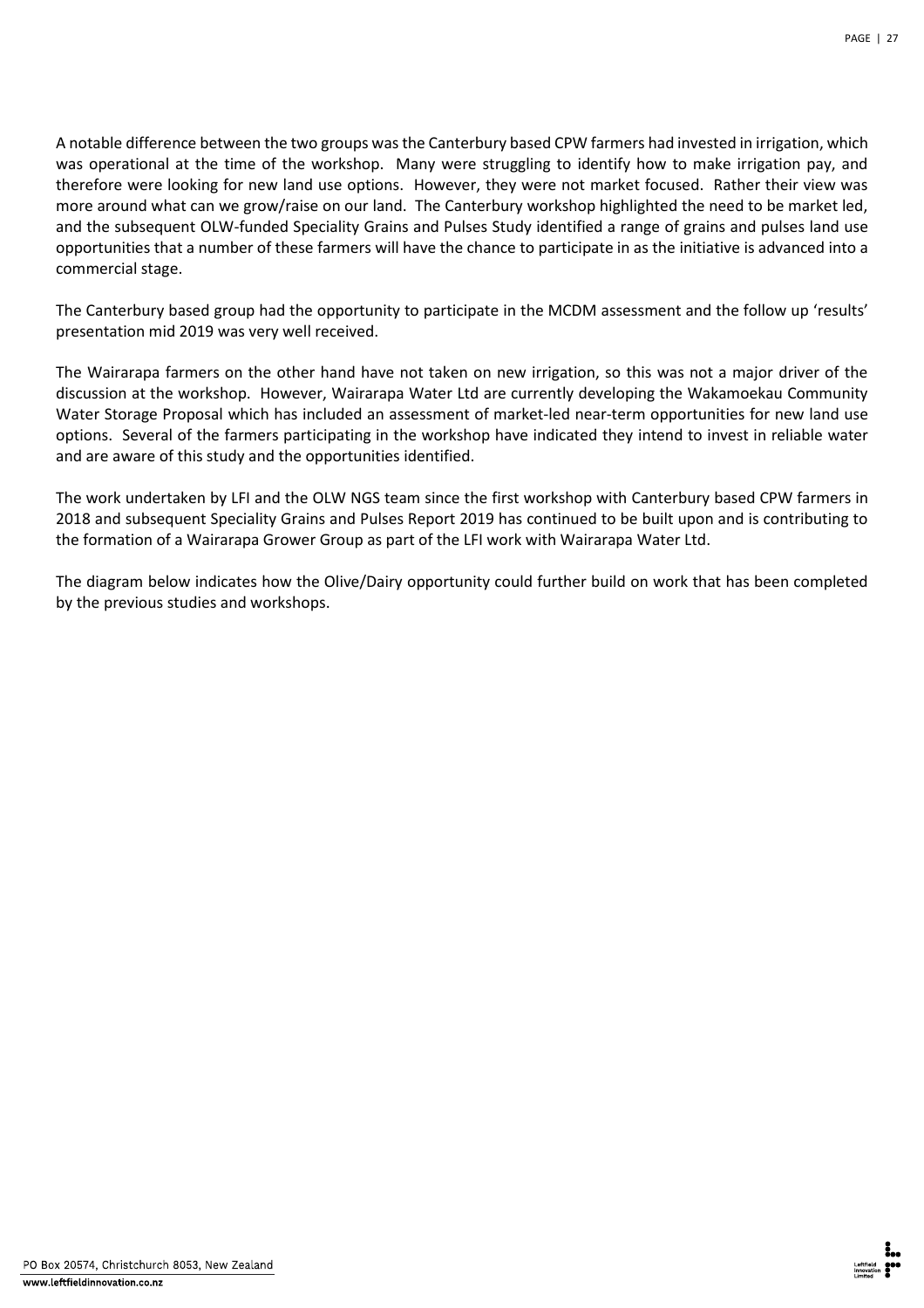

Diagram 3: OLW NGS + LFI – MDCM and a market led approach leads to opportunities for farmers